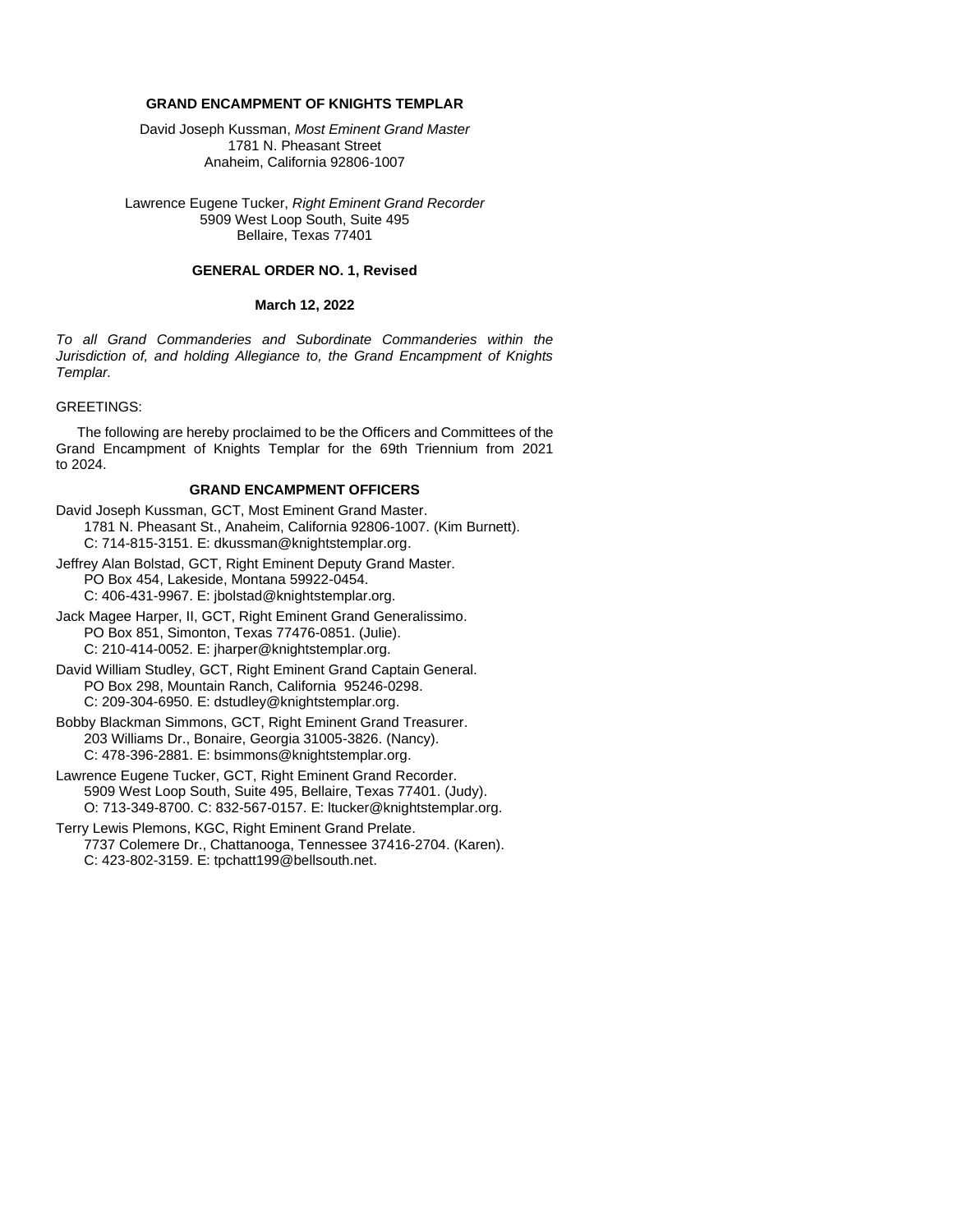Paul Douglas Erickson, KCT, Right Eminent Associate Grand Prelate. 2177 Secretariat Way, Cedar City, Utah 84721-7174. C: 805-478-6535. E: perickson@knightstemplar.org.

Robert J.F. Elsner, KCT, Right Eminent Associate Grand Prelate. 5428 Woodford Dr., Birmingham, Alabama 35242-4140. (Elizabeth). C: 864-378-5353. E: robertelsner@netscape.net*.*

#### **PAST GRAND MASTERS**

James Morris Ward, GCT, Most Eminent Past Grand Master (1997-2000). P.O. Box 685, Water Valley, MS 38965-0685. (Jan). H: 662-473-2024. E: jward@knightstemplar.org.

Kenneth Bernard Fischer, GCT, Most Eminent Past Grand Master (2003-2006). 5138 Shady Oaks, Friendswood, TX 77546-3018. (Arlene). H: 281-482-0721. F: 281-482-0855. E: kfischer@knightstemplar.org.

William Howard Koon, II, GCT, Most Eminent Past Grand Master (2007-2012). 7200 Slabtown Rd., Columbus Grove, OH 45830-9484. (Elizabeth). H: 419-641-5572. E: wkoon@knightstemplar.org.

David Dixon Goodwin, GCT, Most Eminent Past Grand Master (2012-2015). 323 Foster Rd., Vestal, NY 13850-5417. (Marci). H: 607-723-8072. E: dgoodwin@knightstemplar.org.

Duane Lee Vaught, GCT, Most Eminent Past Grand Master, (2015-2018). 7850 N. Thames Drive, Bloomington, Indiana 47408-9337. Georgia). H: 812-935-7852. E: dvaught@knightstemplar.org.

Jeffrey Norman Nelson, GCT, Most Eminent Past Grand Master (2018-2021) . 3112 Tyler Pkwy., Bismarck, ND 58503-0192. (Lisa). H: 701-255-5762. E: jnelson@knightstemplar.org.

#### **HONORARY PAST GRAND MASTERS**

Thurman Cleveland Pace, Jr., GCT, Most Eminent Honorary Past Grand Master (2006). 1534 Westfield Ave., Clark, NJ 07066-1365. E: thurman518@comcast.net.

Willie Bruce Pruitt, GCT, Most Eminent Honorary Past Grand Master (2021). 8484 Madison Ave, #135, Fair Oaks, CA 95628-3879. (Shirley). E: wbpruitt@aol.com.

#### **PAST ELECTIVE GRAND OFFICERS**

Michael Burke Johnson, GCT, Right Eminent Past Deputy Grand Master, PO Box 575, Crowheart, WY 82512-0575. C: 307-241-0581. (Judy). E: mbjohnson@wyoming.com.

#### **DEPARTMENTS AND DEPARTMENT COMMANDERS**

#### NORTHEASTERN

Connecticut, Maine, Massachusetts & Rhode Island, New Hampshire, New Jersey, New York, Pennsylvania, and Vermont.

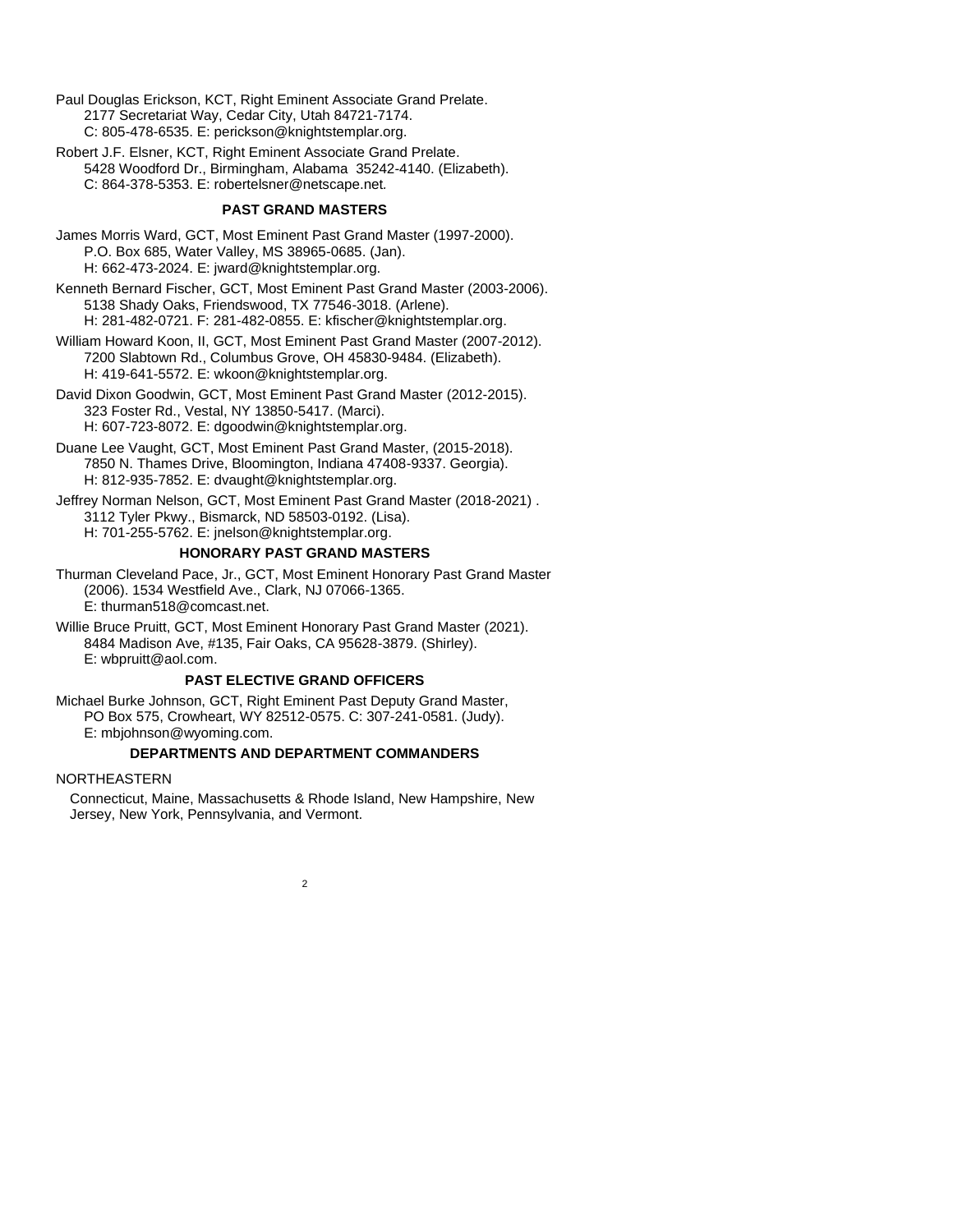John D. Barnes, KCT, Right Eminent Department Commander. 67 Jumping Brook Dr., Lakewood, NJ 08701-3821. (Cynthia). C: 201-709-3268. E: johnmaple196@optonline.net. SOUTH CENTRAL Arkansas, Kansas, Louisiana, Missouri, Oklahoma, and Texas. Robert M. Loflin, KCT, Right Eminent Department Commander. 323 N. Colorado St., Port Lavaca, TX 77979-3405. C: 361-652-6180. E: rmloflin@gmail.com. MID-ATLANTIC Delaware, District of Columbia, Maryland, North Carolina, Virginia, and West Virginia. James B. Steele, KCT, Right Eminent Department Commander. 5616 Sidbury Rd., Castle Hayne, NC 28429-7312. (Shirley). C: 910-619-6900. E: steele2270@aol.com. NORTHWESTERN Alaska, Colorado, Idaho, Montana, Oregon, Washington, and Wyoming. Jeremy C Vaughn, KTCH, KCT, Right Eminent Department Commander. 1409 Lauren Ln., Filer, ID 83328-4903. (Amanda). C: 208-339-6849. E: jvaughn311@gmail.com. NORTH CENTRAL Iowa, Minnesota, Nebraska, North Dakota, South Dakota, and Wisconsin. David M. Dryer, KGC, Right Eminent Department Commander. 1521 W. Boston Ave., Indianola, IA 50125-2120. (Cynthia). T: 515-961-3279. C: 515-249-3695. E: david@davidmdryer.com. SOUTHWESTERN Arizona, California, Hawaii, Nevada, New Mexico, and Utah. T.J. Robertson, KCT, Right Eminent Department Commander. 2076 S 500 W., Price, UT 84501-4420. (Jennifer). C: 435-210-4653. E: wildlife1a61@gmail.com. EAST CENTRAL Illinois, Indiana, Kentucky, Michigan, and Ohio. Martin R. Trent, KCT, Right Eminent Department Commander. 4267 S Xenia Dr., Enon, OH 45323-1648. (Bonita). C: 937-543-3016. E: standrews619@yahoo.com. SOUTHEASTERN Alabama, Florida, Georgia, Mississippi, South Carolina, and Tennessee. Robert W. Waldron, Sr., KCT, Right Eminent Department Commander. 1026 Old Jefferson Pike, Smyrna, TN 37167-5303. (Joan). C: 615-517-6129. E: waldronr@aol.com. EUROPE and AFRICA Austria, Croatia, Italy, Portugal, Romania, and Togo. Joaquim P. Coelho, KCT, Right Eminent Department Commander. Rua Borges Carneiro, 18 – 4ºF, Lisboa, PRT 1200-619. (Lilian). C: + 35 193-903-1464. E: pcoelho13@gmail.com. ASIA and PACIFIC Philippines, Japan, Taiwan.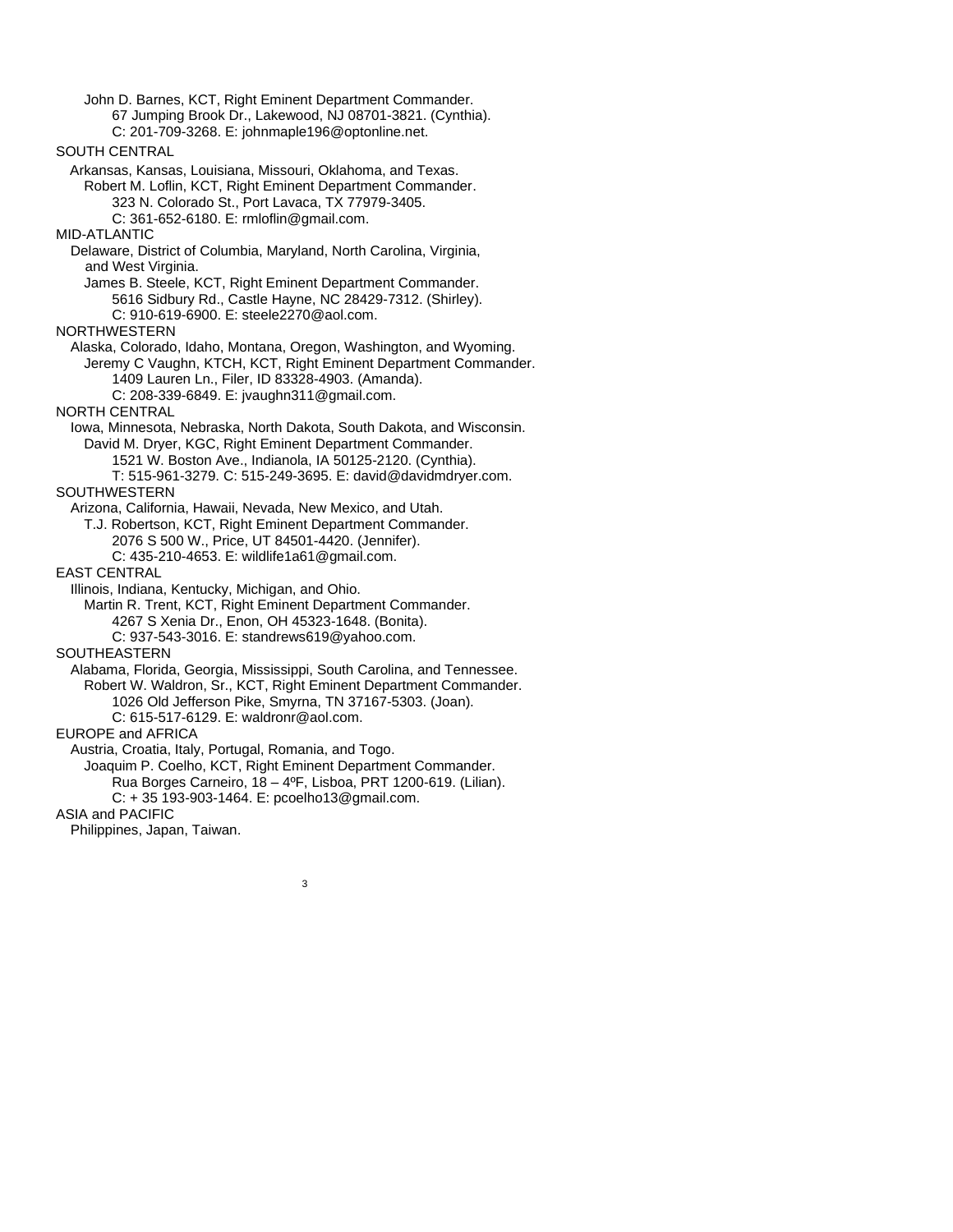Dustin T. Verity, KTCH, Right Eminent Department Commander. 1050 Bishop St #106, Honolulu, HI 96813-4210. (Alice). C: 808-780-3300. E: dustin.verity@gmail.com.

LATIN AMERICA and CARIBBEAN

Brasil, Mexico, and Panama.

Sid J. Leluan, III, KCT, Right Eminent Department Commander. 2206 N. Country Club Rd, Tucson, AZ 85716-2832. (Debbie). O: 520-325-1122 x 107. E: sid@pinworld.com.

#### **GRAND MASTER'S BANNER BEARER**

Brian R. Song, 988 Haggard Drive, Clarksville, TN 37043-5623. C: 931-241-1391. E: brian.song13@gmail.com.

### **AIDES TO GRAND MASTERS, GRAND OFFICERS AND PAST GRAND**

**MASTERS**

For the Most Eminent Grand Master:

- Lawrence R. Rodriguez, KCT, PGC (Utah), 1383 Garnet, Saint George, UT 84770-8029. C: 805-455-4348. E: gunny2499@live.com.
- Thomas Roy Derby, KCT, PC (California), 9101 Cleaver Ln., Terrell, TX 75160-0819. C: 949-887-1835. E: fubijam@aol.com.
- Paul D. Erickson, KCT, PC (California), 2177 Secretariat Way, Cedar City, UT 84721-7174. C: 805-478-6535. E: perickson@knightstemplar.org.
- Jon D. Spann, PC, (Texas), 2115 Washington Ave., Waco, TX 76701-1016. C: 254-644-6336. E: Jon\_Spann2003@yahoo.com.

#### For the Right Eminent Deputy Grand Master: Bradford L. Huffman, KCT, PGC (Montana), 7763 Hwy 91 N., Conrad, MT 59425. H: 406-949-1650. E: haywire47@yahoo.com.

Gary L. Sparr, KCT, PGC (Montana), 1510 Ingomar Blvd., Belgrade, MT 59714. H: 406-813-8822. E: gsparr5@gmail.com.

#### For the Right Eminent Grand Generalissimo

- T. Chance Chapman, DGC (Texas), 174 Hilldale Dr., Nederland, TX 77627. C: 409-201-5340. E tcchapman@ymail.com.
	- Richard R. Jernigan, GC (Texas), 127 Rainbow Dr. #2782, Livingston, TX 77399. C: 817-228-0364. E[: ricjernigan@gmail.com.](mailto:ricjernigan@gmail.com)
	- Ricky Dwayne Cox, GSB (Texas), 499 Skyline Ln., Azle, TX 76020-1317. C: 817-229-4797. E[: RCox70@gmail.com.](mailto:RCox70@gmail.com)

#### For the Right Eminent Grand Captain General:

Stephen E. Alderete, KCT, PGC (California), 2236 Universal Ave., San Bernadino, CA 92407. C: 909-440-4385. E regc2016@gmail.com.

William A. McBroome, KCT, PGC (California), 3200 Little Pond St., McKinleyville, CA 95519. C: 707-834-4829. E:wamcbroome@sbcglobal.net

Gregg A. Hall, KCT, PGC (California), 17915 Woodland Ave., Morgan Hill, CA 95037-9142. C: 408-656-2459 . E: greggahall@gmail.com.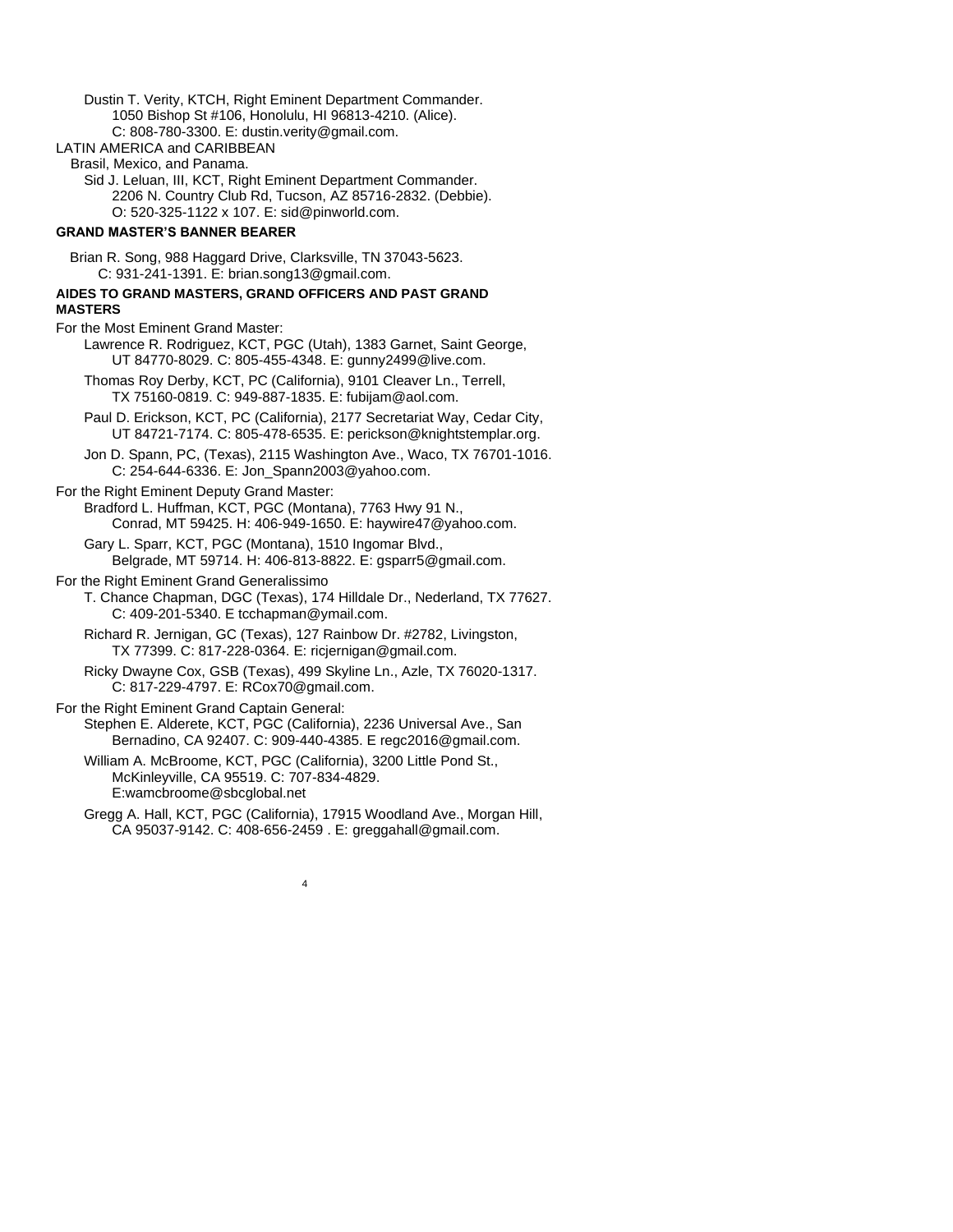**Aides to Grand Masters, Grand Officers, and Past Grand Masters (cont.)** For the Right Eminent Grand Treasurer: Brandon S. Yarbrough, KCT, PGC (Georgia), 484 Five Points Rd., Milner, GA 30257-3902. C: 404-473-1872. E: byarbrough26@gmail.com. James C. Huffman, III, KTCH (Georgia), 201 Trellis Walk, Macon, GA 31220-8791. H: 475-955-4417. E: jhuffmaniii@bellsouth.net. For the Right Eminent Grand Recorder: W. David Melear, KCT, PGC (Texas), 7 Thunderbird Dr., Canyon, TX 79015-1713. E: meleard@gmail.com. Robert M. Loflin, KCT, PGC (Texas), 323 N. Colorado St., Port Lavaca, TX 77979-3405. C: 361-652-6180. E: rmloflin@gmail.com. For the Right Eminent Grand Prelate: Ralph Burks Taylor, PGC (Tennessee), 1016 Nuway Dr., Pleasant View, TN 37146. C: 615-848-8264. E: BurksTaylor@comcast.net. Richard R. Petty, Jr., KCT (Tennessee), 6483 Hideway Rd., Ooltewah, TN 37363. C: 423-718-2012. For the Right Eminent Associate Grand Prelate Elsner: Charles A. Collins, Jr., 289 Hastings, Goose Creek, SC 29445-6621. C: 843-864-6121. E: drew.collins@gmail.com. For Past Grand Master James Morris Ward: Charles Franklin Huckaby, KTCH, PGC (Mississippi), 1156 Hwy 9 W., Banner, MS 38913-5051. T: 662-413-4113. E: charlie@brucetelephone.com. Charles Edward Huckaby, KTCH, PGC (Mississippi), 1156 Hwy 9 W., Banner, MS 38913-5051. C 662-628-0117. Clyde Lee Herron, KTCH, PC, (Mississippi), 10386 Hwy 315, Water Valley, MS 38965. H: 662-473-9807. John Edward Perkins, KCT, PC, (Mississippi), 110 McLarty Circle, Water Valley, MS 38965-3329. H: 662-473-1349. For Past Grand Master Kenneth Bernard Fischer: H. Bart Henderson, KCT, PGC (Texas), 2006 Lazybrook, Houston, TX 77008-1225. E: hbhblackbart@msn.com. Newburn Weldon Hanna, Jr., KCT, PC (Texas), 17303 Camberwell Green Ln., Houston, TX 77070-1821. E: bhanna@kleinfire.com. For Past Grand Master William Howard Koon, II: Dennis L. Wilhelm, Sr., KCT, PC (Ohio), 458 E. Cleveland St.,

Delphos, OH 45833-1903. E: dennyjoan@yahoo.com.

George L. Marshall, Jr., KCT, PGC (Alabama), 161 Anna Kathryn Dr., Gurley, AL 35748-9258. E: geomarsh@yahoo.com.

5

Clarence L. Hartzell, III, KCT, HPGC (Ohio), 15300 County Rd H., Wauseon, OH 43567-9662.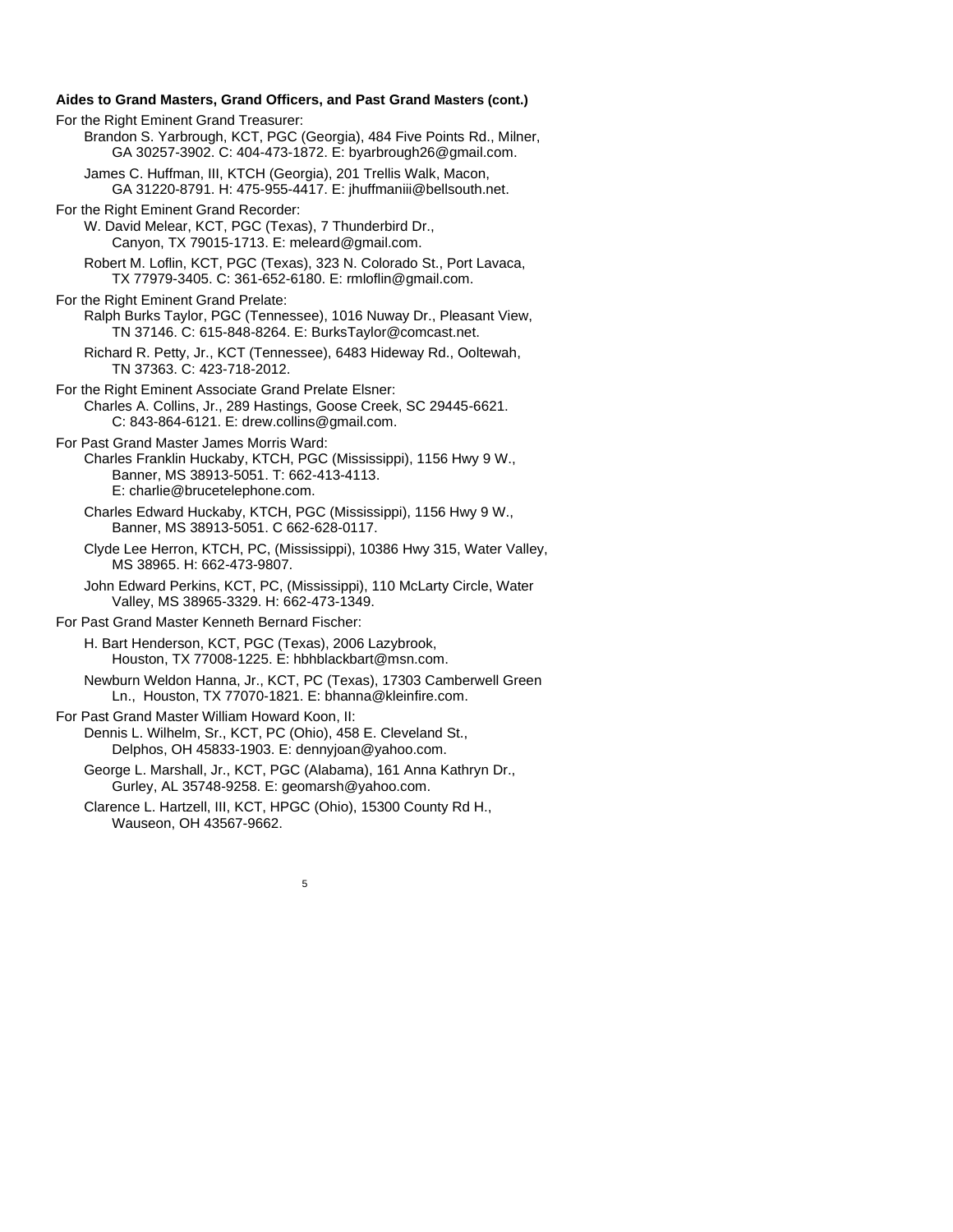For Past Grand Master David D. Goodwin:

Paul Barrera, Jr., KCT, PGC (New York), 27 Brookridge Dr., Hamburg, NY 14705-1803. E: barrpjr@aol.com.

Charles C. Mendell, KCT, PGC (New York), 1447 Baldwin Blvd., Bay Shore, NY 11706-3954. E: mendellcc@aol.com.

W. Bruce Renner, KCT, PC (New York), 64 Tuscarora Rd., Buffalo, NY 14220-2028. E: k2b.renner@verizon.net.

For Past Grand Master Duane Lee Vaught. Rodney A. Mann, KCT, PGC (Indiana), 902 Oak Park Dr., Shelbyville, IN 46176-2874. E: rodneymann33@gmail.com.

Carson C. Smith, KCT, KTCH,(Indiana), 2207 Van Ness Pl., Indianapolis, IN 46240-4703. C: 317-319-3712. E: carson.c.smith@gmail.com.

For Past Grand Master Jeffrey N. Nelson: Richard D. Hansen, KCT, PGC (North Dakota), 2801 40th Ave. SE #104, Mandan, ND 58554. C: 701-498-2876. E: bowhunter58@midco.net.

E. David Bickel, KCT, PGC, (North Dakota), 613 W. Avenue C., Bismarck, ND 58501-3455. E: rwbick@bis.midco.net.

For Honorary Past Grand Master Thurman Cleveland Pace, Jr. Frank L. Blades, KCT, PGC (New Jersey), 8 Arbor Ct., Yardville, NJ 08620-9640. C: 609-575-0507. E: [bladesf1@aol.com.](mailto:bladesf1@verizon.net) For Honorary Past Grand Master W. Bruce Pruitt:

Fenton R. Merenes, KCT, PGC (California), PO Box 257, Jamestown, CA 95327-0357. C: 408-761-6239. E: mereness@att.net.

#### **ADMINISTRATIVE AIDES**

John C. Elkinton, KCT, PGC (Texas), GEKT Office Administrator 5909 West Loop South, Suite 495, Bellaire, TX 77401. O: 713-349-8700. E: john@gektusa.org.

Robert W. Bigley, KGC, KTEF Office Administrator 3201 Cross Timbers Rd., Bldg. 4 Ste 300, Flower Mound, TX 75028-1033. O: 214-888-0220. Email: robertb@ktef.us.

Benjamin Williams, KCT, PDC, KT Magazine Editor. 6104 S. Taft Way, Littleton, CO 80127. C: 859-361-2292. E[: ben@wip.net.](mailto:ben@wip.net)

John L. Palmer, KGC, Special Projects Administrator,

1113 Oak Creek Drive, Nolensville, TN 37135-9786.

C: (615) 504-3355. E: john.pgm97@gmail.com.

#### **TRUSTEES OF THE PERMANENT FUND**

Gary Deane Hermann, KGC, PGC (Illinois), Chairman (2024), 2675 Ashley Ct., Tremont, IL 61568. C: 309-678-6161. E: hermann@telstar-online.net.

R. Bradley Alderfer, KCT, PGC (New Hampshire), (2030), 6 Liberty St., Manchester, NH 03104-3113. C: 603-661-1021.

E: rbalderfer@gmail.com.

T. Mark Mickelson, PGC (Wyoming), (2027), PO Box 1913, Big Piney, WY 85113-0219. C: 307-413-5024. E: tmark711@hotmail.com.

David J. Kussman, GCT, Most Eminent Grand Master (*ex officio*).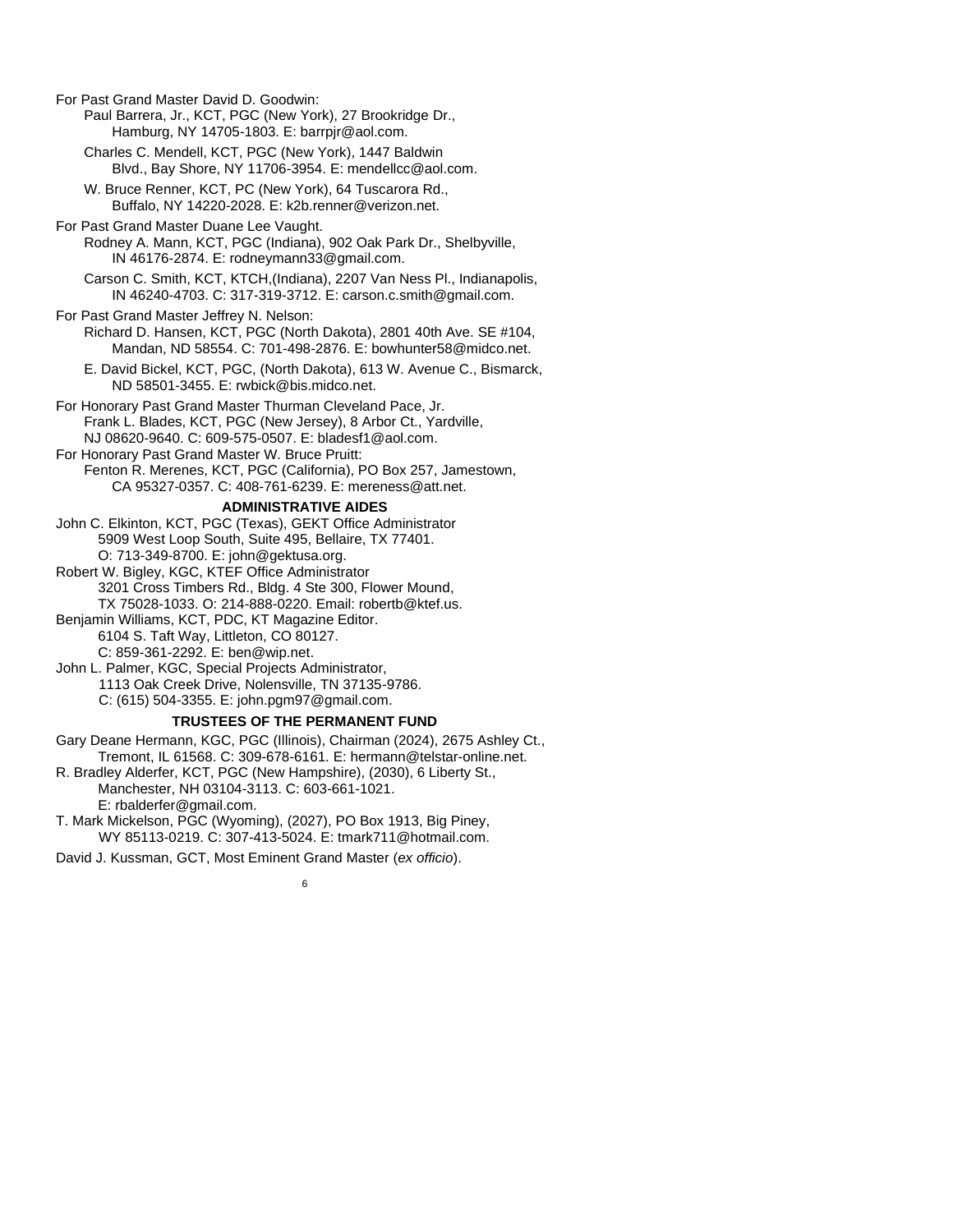Bobby Blackman Simmons, GCT, Right Eminent Grand Treasurer (*ex officio*).

#### **COMMITTEES APPOINTED 2021-2024 STANDING COMMITTEES**

#### **Committee on Templar Jurisprudence:**

James E. Winzenreid, KTCH, Chairman, 11 Highland Pl., Wheeling,

WV 26003-5472. C: 304-905-8937. E: jimwinzenreid@aol.com. Jeffrey Norman Nelson, GCT, 3112 Tyler Pkwy, Bismarck, ND 58503-0192. H: 701-255-5762. E: jnelson@bis.midco.net.

Benjamin Williams, KCT, PDC, 6104 S. Taft Way, Littleton, CO 80127-2313. H: 720-328-5343. C: 859-361-2292. E: ben@wip.ne.

Jeremy C. Vaughn, KTCH, PGC (Idaho, 1409 Lauren Ln., Filer,

ID 83328-4903. C: 208-339-6849. E: jvaughn311@gmail.com.

J. Keith Gates, PGC (Louisiana), 168 Gates Rd., Goldonna, LA 71031-3102. C: 318-471-3907. E; keith@keithgateslaw.com.

#### **Committee on Finance:**

T. Mark Mickelson, PGC (Wyoming), Chairman, P.O. Box 1913, Pinedale, WY 82941-1913. C: 307-413-5024. E: tmark711@hotmail.com.

Thurman C. Pace, Jr., GCT, Chairman Emeritus, 1534 Westfield Ave., Clark, NJ 07066-1365. E:thurman518@verizon.net.

Rodney A. Mann, KGC, PGC (Indiana), 902 Oak Park Dr., Shelbyville, IN 46176. E: rodneymann33@gmail.com.

Teko A. Foly, PGC (District of Columbia), 8500 Caswell Pl., New Carrollton, MD 20784-3304. Email: tekofoly@yahoo.com.

Brian K. Dimatteo, PGC (Minnesota), 6700 Edgewood Ave. N., Brooklyn Park, MN 55428. H: 612-709-4406.E: brian.dimatteo@yahoo.com.

Dustin T. Verity, KTCH, PGC (Hawaii), 1050 Bishop, #106, Honolulu, HI 96813. C: 808-780-3300. E: dustin.verity@gmail.com.

#### **Committee on Foreign Relations:**

Jeffrey Norman Nelson, GCT, Chairman, 3112 Tyler Pkwy, Bismarck, ND 58503-0192. H: 701-255-5762. E: jnelson@bis.midco.net.

David Dixon Goodwin, GCT, Past Grand Master, 323 Foster Road, Vestal, NY 13850-5417. H: 607-723-8072. E: goodwindd@aol.com.

Lawrence Eugene Tucker, GCT, Grand Recorder.

5909 West Loop South, Suite 495, Bellaire, Texas 77401.

O: 713-349-8700. C: 832-567-0157. E: ltucker@knightstemplar.org.

#### **Committee on Printing:**

David J. Kussman, Grand Master, Chairman.

Jeffrey N. Nelson, Past Grand Master.

Lawrence E. Tucker, Grand Recorder.

#### **Committee on Religious Activities:**

Terry L. Plemons, III, KGC, Chairman, 7737 Colemere Dr., Chattanooga, TN 37416-2704. C: 423-802-3159E: tpchatt199@bellsouth.net.

Robert J.F. Elsner, PGC (South Carolina), 5428 Woodford Dr., Birmingham, AL 35242-4140. C: 864-378-5353 . E: robertelsner@netscape.net.

7

Paul D. Erickson, KCT, SK (Utah), 2177 Secretariat Way, Cedar City, UT 84721-7174. C: 805-478-6535. E: bluelodge1@comcast.net.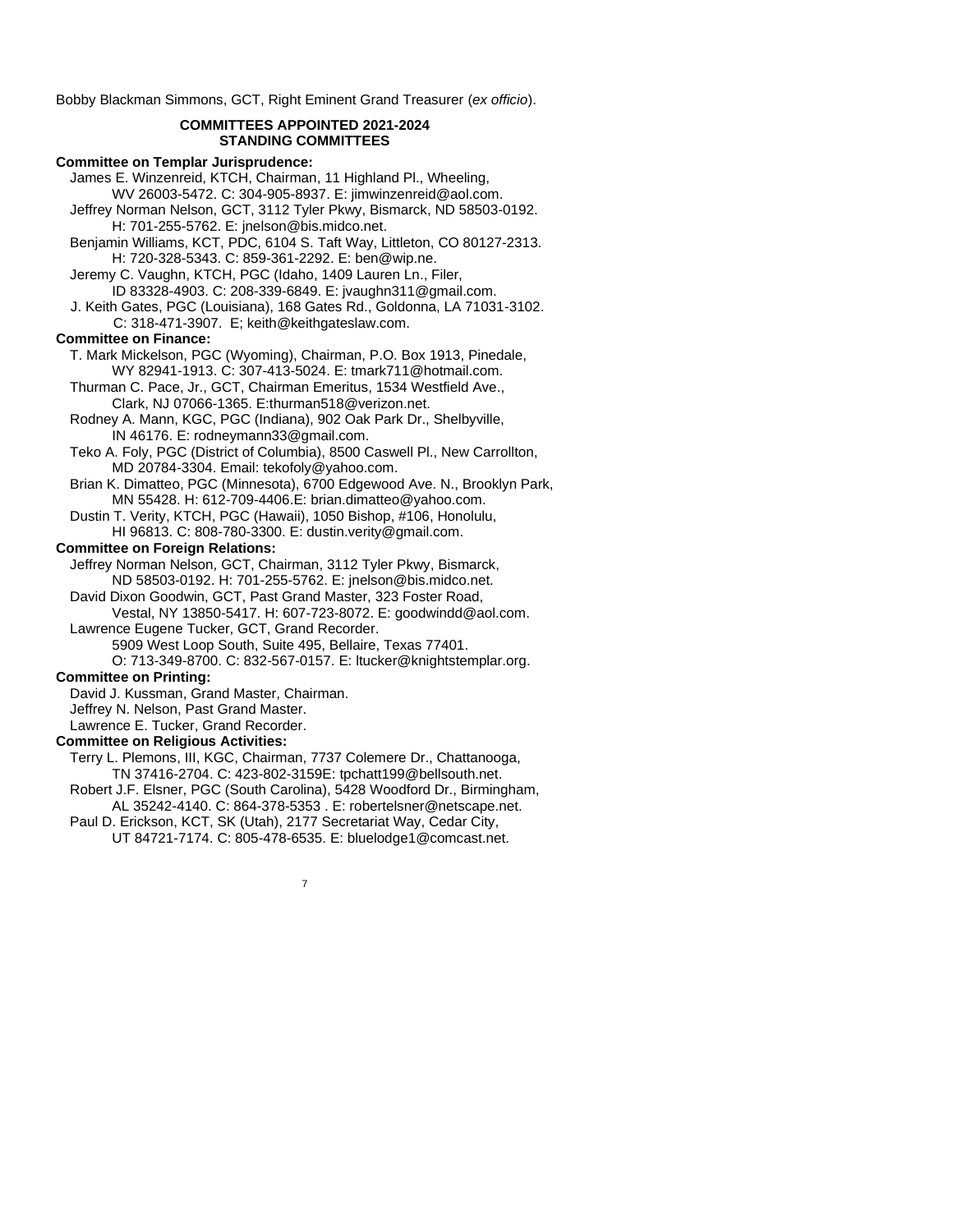#### **Committee on Necrology:**

Paul W. Friend, PGC (Florida), 2811 SE Janet St., Stuart,

FL 34997-6669. C: 772-260-6404 . E: mipgm96@aol.com.

#### **Committee on Triennial Conclave:**

Dean D. Rein, KTCH, PDC, Chairman, 2161 N. Gunsight Dr., Saint George,

UT 84770-6246. C: 435-680-2604. E: deanr@infowest.com.

T.J. Robertson, KTCH, PGC (Utah), 2076 S. 500 W., Price,

UT 84501-4420. C: 435-210-4653. E: wildlife1a61@gmail.com.

Thomas Roy Derby, KTCH, PC, (California) 9101 Cleaver Ln.,

Terrell, TX 75160-0819. C: 949-887-1835.E: fubijam@aol.com. David J. Kussman, GCT, Grand Master.

Lawrence E. Tucker, GCT, Grand Recorder.

#### **Committee on Triennial Conclave Expense:**

David J. Kussman, Grand Master.

Lawrence E. Tucker, Grand Recorder.

Dean D. Rein, Past Department Commander.

#### **Committee on Educational Foundation:**

Martin R. Trent, KCT, PGC (Ohio), Chairman, 4267 S. Xenia Dr., Enon, OH 45323. C: 937-543-3016. E: standrews619@yahoo.com.

Howard F. Entwistle, Jr., KCT, PDC, 206 Woodland Park Rd., Stonewall, LA 71078. C: 318-364-9004. E: hentwistle44@comcast.net.

Kevin P. McCans, KTCH, PGC (Nevada), 1080 Country Coach Dr.,

Henderson, NV 89002. C: 702-273-0181. E: cl2injector02@cox.net. William J. Farris, KCT, PGC (Illinois), 4463 Shorewood Dr., Rockford,

IL 61101. C: 815-703-7655. E: templar2000.bf@gmail.com. David J. Kussman, Grand Master, (ex officio).

Jeffrey A. Bolstad, Deputy Grand Master, (ex officio).

Lawrence E. Tucker, Grand Recorder, (ex officio).

#### **Committee on Knights Templar Eye Foundation, Inc.**

#### **Officers and Trustees**

David J. Kussman, President

Jeffrey A. Bolstad, Vice President Jack M. Harper, Vice President David W. Studley, Vice President Bobby B. Simmons, Treasurer Lawrence E. Tucker, Secretary & Trustee

| James M. Ward    | Kenneth B. Fischer | William H. Koon, II |
|------------------|--------------------|---------------------|
| David D. Goodwin | Duane L. Vaught    | Jeffrey N. Nelson   |

Robert W. Bigley, KGC, Asst. Secretary, Office Administrator, 3201 Cross Timbers Rd., Bldg. 4 Ste 300, Flower Mound TX 75028-1033. O: 214-888-0220. Email: robertb@ktef.us.

#### **Committee on Knights Templar Eye Foundation, Trustees at Large:**

David M. Dryer, KGC, PDC, 1521 W. Boston Ave., Indianola, IA 50125-2120. C: 515-249-3695. E: david@davidmdryer.com.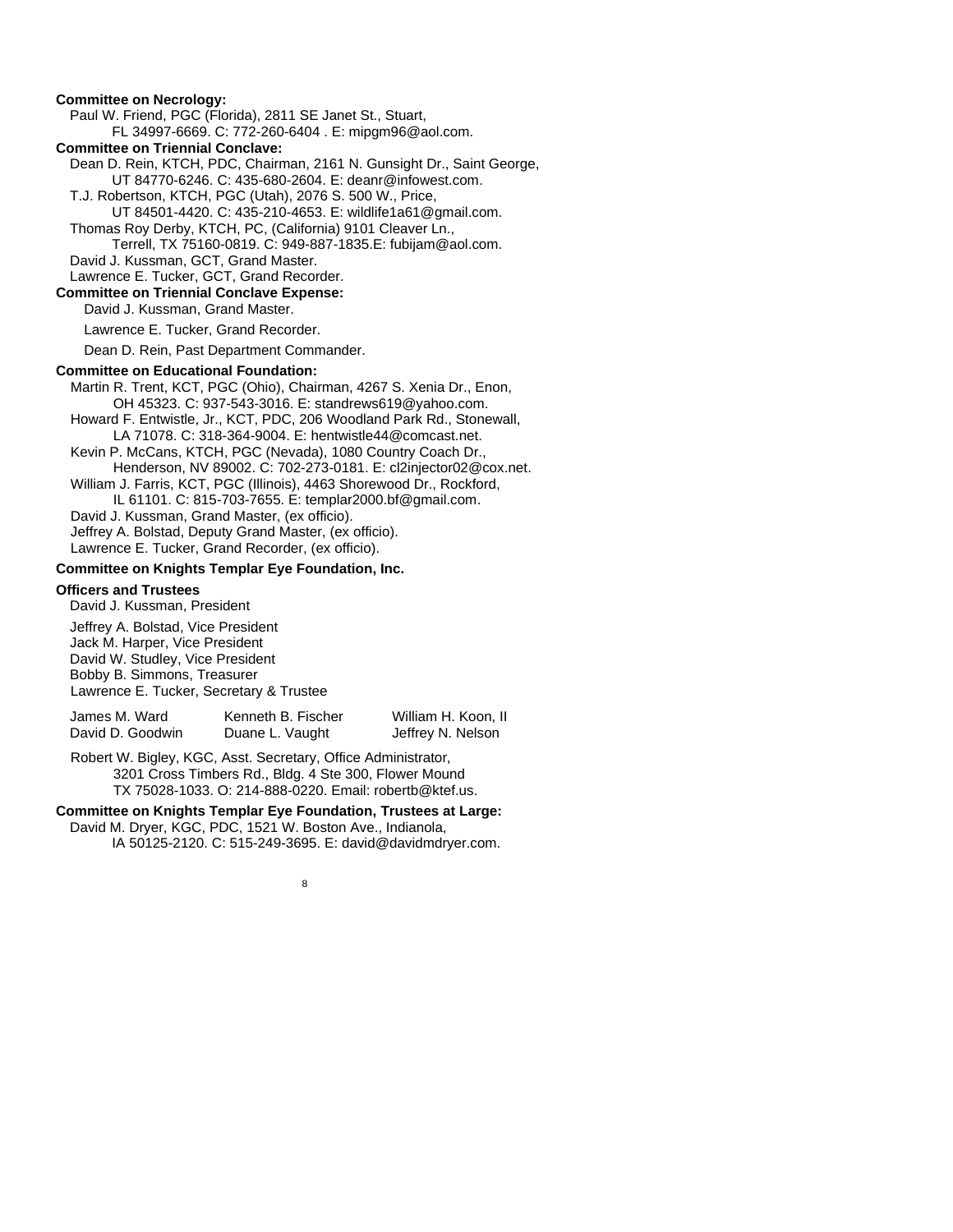#### Rodney A. Mann, KGC, PGC (Indiana), 902 Oak Park Dr.,

- Shelbyville, IN 46176-2874. E: rodneymann33@gmail.com. James C. Herndon, KGC, PDC, 1055 Riverton Rd., Blackfoot,
- ID 83221-2509. H: 208-785-0720. E: dajudge@ida.net.
- Terry L. Plemons, KGC, PDC, 7737 Colemere Dr., Chattanooga, TN 37416-2704. E: tpchatt199@bellsouth.net.
- Daniel R. Sherry, KGC, PDC, 312 S. Maple St., Ellsworth, WI 54011-9164. C: 218-565-0552. E: sawbonesbi@gmail.com.
- Benjamin Williams, KCT, PDC, 6104 S. Taft Way, Littleton, CO 80127. C: 859-361-2292. E: [ben@wip.net.](mailto:ben@wip.net)

#### **Committee on Drill Regulations:**

Gerald G. Pugh, KCT, PDC, Chairman, 580 Mount Tom Rd., Marietta, OH 45750-6821. C: 740-350-4458. E: ggpugh@gmail.com.

- W. David Melear, KCT, PGC (Texas), 7 Thunderbird Dr., Canyon, TX 79015. C: 806-236-6104. E: meleard@gmail.com.
- Robert T. Starr, PGC (Ohio), 57 Buhl Morton Rd., Apt 402, Gallipolis, OH 45631-1335. C: 740-974-5620. E: tstarr66@gmail.com.
- John C. Elkinton, KCT, PGC (Texas), 5909 West Loop South, Suite 495, Bellaire, TX 77401. O: 713-349-8700. E: john@gektusa.org.

#### **Committee on Ritualistic Matters:**

Thomas R. Nance, KCT, PGC (Wyoming), Chairman, 1715 Sagebrush Dr., Sheridan, WY 82801. C: 307-751-8428. E: trnance@bresnan.net.

- John K. March, KCT, PGC (Pennsylvania), 2300 Laurel Ridge Rd., Narvon, PA 17555-9740. C: 717-917-4797. E: travels@ptd.net.
- Barry E. Newell, KTCH, GCG (Idaho), 306 Maple St., Emmett, ID 83617. C: 208-631-9626. E: ksigmason@gmail.com.

#### **Committee on Membership:**

- William A. Garrard, Jr., KGC, PDC, Chairman, 436 W. Gleneagles Dr., Phoenix, AZ 85023. C: 602-321-0882. E: wagarrard1@gmail.com.
- J. William Riggs, KCT, PGC (Kentucky), 1044 Eagle Pass, Bardstown, KY 40004. C: 502-432-5443. E: billriggs@hotmail.com.
- T. Chance Chapman, PGC (Texas), 174 Hilldale Dr., Nederland, TX 77627. C: 409-201-5340. E tcchapman@ymail.com.
- Gerald G. Pugh, KCT, PDC, 580 Mount Tom Rd., Marietta, OH 45750-6821. C: 740-350-4458. E: ggpugh@gmail.com.
- Stuart K. Drost, KCT, PDC, 66 Hickory Ln., Shelton, CT 06484-1736. C: 203-258-1966. E: skdrost@comcast.net.

#### **Committee on Patriotic and Civic Activities:**

- John J. Brown, PGC (Hawaii), Chairman, 104 Dover Ln., Jacksonville, NC 28540. C: 808-551-8108. E: sgtmajjjbrown@aol.com.
- Robert O. Finley, KCT, PGC (Wyoming), P.O. Box 1171, Dubois, WY 82513. C: 307-240-0710. E: rfinley@dteworld.com.
- Donald J. Berry, KCT, PGC (New York), P.O. Box 156, Warwick,
- NY 10990. C: 646-427-4076. E: djberry58@gmail.com.
- W. David Melear, KCT, PGC (Texas), 7 Thunderbird Dr., Canyon, TX 79015. C: 806-236-6104. E: meleard@gmail.com.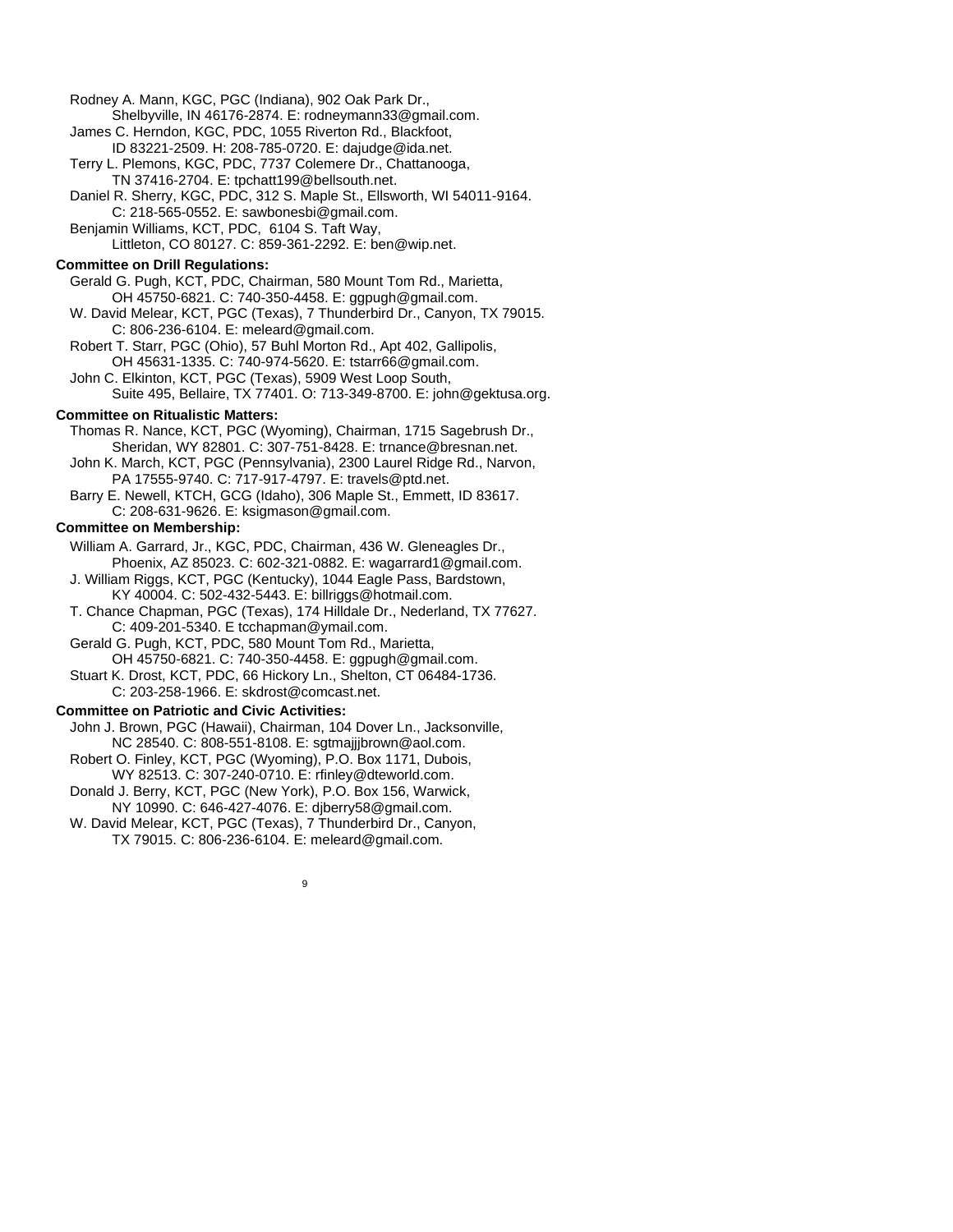Robert W. Waldron, Sr., KCT, PGC (Tennessee), 1026 Old Jefferson Pike, Smyrna, TN 37167-5303. C: 615-517-6129. E: waldronr@aol.com.

Lawrence R. Rodriguez, KCT, PGC (Utah) 1383 Garnet, Saint George, UT 84770. C: 805-455-4348. E: gunny2499@live.com.

John K. March, KCT, PGC (Pennsylvania), 2300 Laurel Ridge Rd., Narvon, PA 17555. C: 717-917-4797. E: travels@ptd.net.

#### **Committee on Public Relations:**

Frank N. du Treil, Jr., KCT, PDC, Chairman, 5010 Warwick Dr., Marrero, LA 70072.C: 504-535-9469. E: f\_dutreil@cox.net.

Kim M. Bowman, Sr., KCT, PGC (Montana), PO Box 58841, Salt Lake City, UT 84158-0841. C: 801-330-6176. E: oneroughashler@gmail.com.

Robert C. Hager, PGC (Ohio), 27050 Shoreview Ave., Euclid, OH 44132. C: 216-375-8643. E: hagman57@prodigy.net.

#### **Committee on the Holy Land Pilgrimage:**

Emmett W. Mills, Jr., KGC, PGC (Michigan), Chairman, 1713 Betrillo Ct., The Villages, FL 32162-0045. C: 248-217-7132. E: [cuaewm@aol.com.](mailto:cuaewm@aol.com)

Paul W. Friend, PGC (Florida), P.O. Box 6312, Stuart, FL 34997-0312. C: 772-260-6404. E: mipgm96@aol.com.

Mark E. Megee, KCT, PGC (New Jersey), PO Box 966, Hightstown, NJ 08520-0966.C: 609-937-8500. E: markmegee@hotmail.com.

Duane A. Kemerley, KGC, HPGC (Ohio), Pilgrim Leader, 134 Rivers Edge Ln. Upper Sandusky OH 43351-9488 E: dkemerley@gmail.com.

David M. Snyder, KGC, PGC (Ohio), Pilgrim Leader, 244 N. Pardee St., Wadsworth, OH 44281-1542. E: dmsskych@yahoo.com.

Jeffrey A. Bolstad, GCT, Deputy Grand Master, (ex officio).

#### **Committee on Electronic Communications**

G. Daniel Pushee, III, KGC, PC (Massachusetts & Rhode Island), Chairman, 235 North Pompeo Ave., Crystal River, FL 34429-7914. C : 352-794-3471. E : [kych52fl@gmail.com.](mailto:kych52fl@gmail.com)

John C. Elkinton, KCT, PGC (Texas), 5909 W. Loop S., Suite #495, Bellaire, TX 77401. O: 713-349-8700. E: john@gektusa.org.

Garry M. Paxinos, KCT, 3567 Canary Palm Ct., Pompano Beach, FL 33069. C: 954-655-7453. E: garry@paxinos.com.

#### **SPECIAL COMMITTEES**

#### **Advisory Committee to the Grand Master**

Grand Encampment Officers Past Grand Masters Honorary Past Grand Masters Past Department Commanders Honorary Past Department Commanders Aides to Grand Officers and Past Grand Masters Committee on Dispensations and Charters: Lawrence E. Tucker, GCT, Grand Recorder, Chairman. Martin R. Trent, KCT, DC, 4267 S. Xenia Dr., Enon, OH 45323. C: 937-543-3016. E: standrews619@yahoo.com.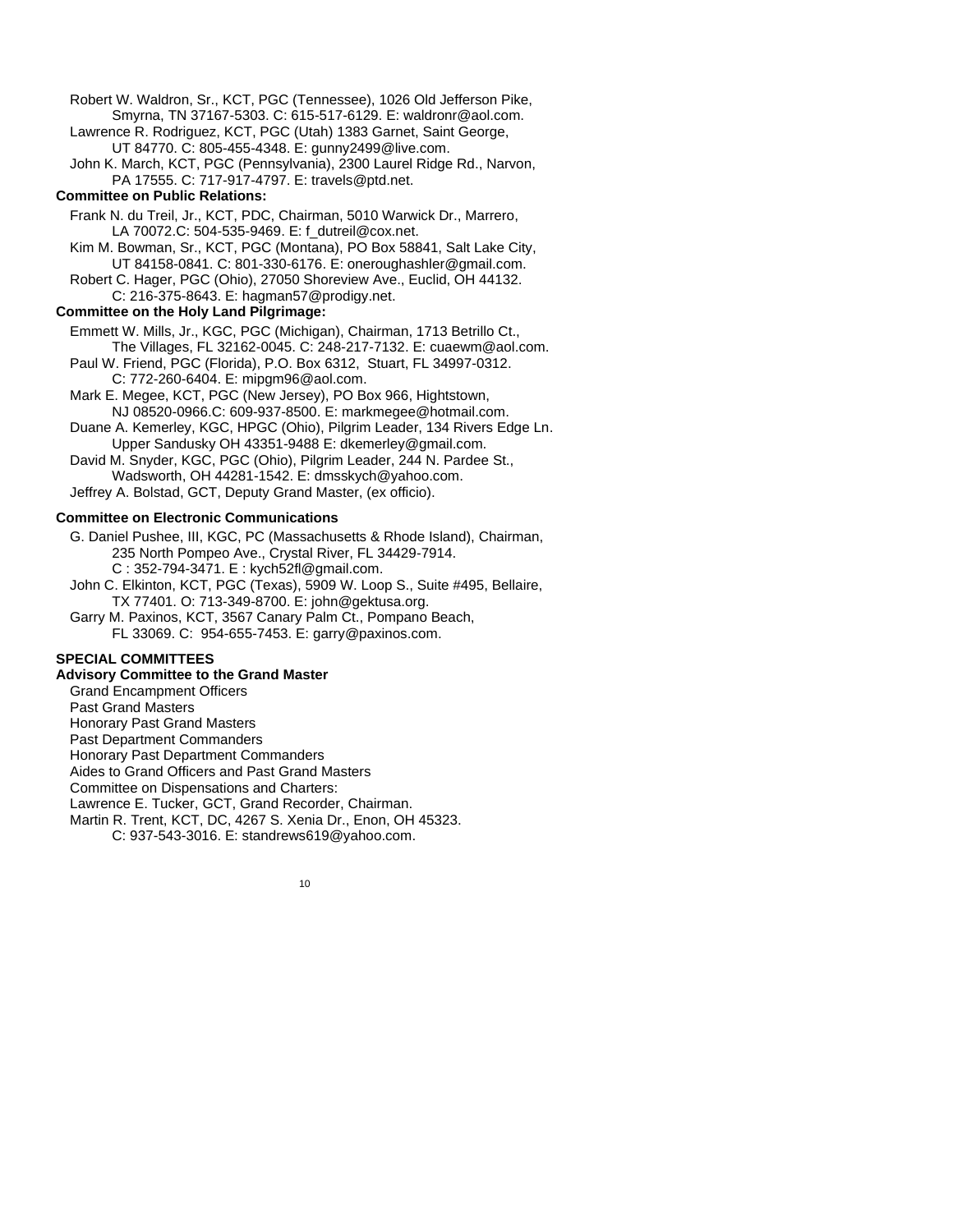Thomas A. Emery, KCT, PGC (Maine), 9 Loring Ave., Auburn, ME 04210. T: 207-782-9791. E: tkndr01@gmail.com. George A. Ingles, Jr. PGC (Indiana), 3601 N. Vienna Woods Dr., Muncie, IN 47304. C: 317-417-2952. E: ginglespgc@comcast.net. **Committee on DeMolay:** James Cleveland McGee, KGC, Chairman, 307 South Dr., Fairhope, AL 36532. C: 251-404-5357. E: jmcgee@knightstemplar.org. T. Chance Chapman, PGC (Texas), 174 Hilldale Dr., Nederland, TX 77627. C: 409-201-5340. E: tcchapman@ymail.com. Timothy P. Israel, KTCH, GC (Oklahoma), 2018 W 7th Pl., Elk City, OK 73644. C: 580-799-0566. E: dad.israel@gmail.com. Bobby C. Blankenship, Jr., KTCH, GSB (Tennessee) 4171 Rue Hammer Rd., Cedar Grove, TN 38321. E: the\_heeler\_dealer@yahoo.com. Christian D. Moore, PC, (Missouri), 418 NW 63rd St., #333, Kansas City, MO 64118. C: 512-887-0775. E: cdmoore1981@gmail.com. **Committee on Knights Templar History** George L. Marshall, Jr., KGC, PGC (Alabama), 161 Anna Kathryn Dr., Gurley, AL 35748-9258. E: geomarsh@yahoo.com. Douglas M. Rowe, KCT, GR (Pennsylvania), 98 Buttonwood Ln., Doylestown, PA 18901. C: 267-265-8408. E gndrec1@outlook.com. James A. Marples, KCT, (Texas), 1300 Greenbriar Dr., Longview, TX 75604. C: 903-759-4231. **Committee on Preserving Templar** Robert M. Loflin, KCT, PGC (Texas), Chairman, 323 N. Colorado St., Port Lavaca, TX 77979. C: 361-652-6180. E: rmloflin@gmail.com. Gregg A. Hall, KCT, PGC (California), 17915 Woodland Ave., Morgan Hill, CA 95037-9142. C: 408-656-2459. E: greggahall@gmail.com. Adam L. Hathaway, PGC (New Mexico), P.O. Box 3253, Los Lunas, NM 87031-3253. C: 505-553-9081. E. stedefast@msn.com. **Committee on the George Washington Memorial Knights Templar Chapel** Jeffrey A. Bolstad, GCT, Chairman, PO Box 454, Lakeside, MT 59922-0454. C: 406-431-9967. E: jbolstad@knightstemplar.org. Stancil W. Wilson, Jr., KCT, PGC (North Carolina), 1510 Davidson Ct., High Point, NC 27262. T: 336-413-2947. E: [stancil@stancilcreative.com.](mailto:stancil@stancilcreative.com) Charles D. O'Neill, KCT, PGC (Connecticut), 23 Forty Acre Mountain Rd., Danbury, CT 06811-3306. C: 203-770-4818. E: cdoneill@snet.net. Rob C. Mitchell, KCT, PGC (District of Columbia). 14352 Maple Rock Ct., Centreville, VA 20121-5705. C: 913-680-8978. E: robbmitchell@hotmail.com.

#### **Committee on The Easter Sunrise Memorial Service:**

Marcel J. DesRoches, Jr., KCT, PGC (District of Columbia), Chairman, 2721 Arlington Dr., #304, Alexandria, VA 22306. C: 301-651-9728. E: mdesroches06@gmail.com.

Michael J. Kastle, KTCH, PGC (District of Columbia), 43499 Firestone Pl., Leesburg, VA 20176-3919. C: 703-624-4279. E: kamjk@verizon.net.

John H. Austin, KCT, GG (Maryland), 2429 Park Mills Rd., Adamstown, MD 21710. H: 301-674-2075. E: flamingoman@juno.com.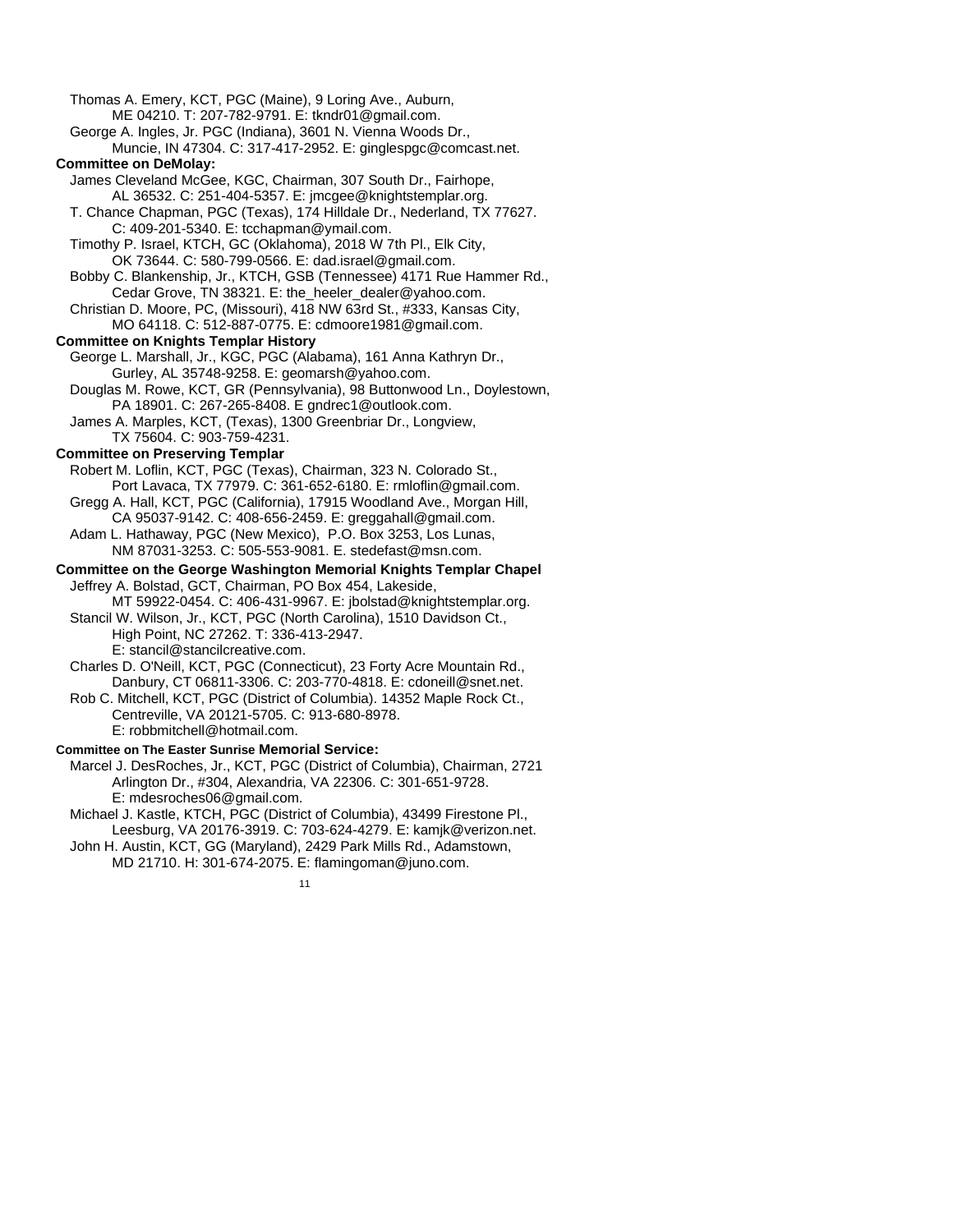Raymon W. Bacchus, GSW (Virginia), 74 Rutherford Cir., Potomac Falls, VA 20165. C: 703-899-8590. E: rwbacchus@gmail.com. Jeffrey C. Hedges, SK (Virginia), 6383 Leeds Manor Rd., Marshall, VA 20115. C: 301-275-1177. E: hedgesmediallc@gmail.com. James B. Bartley, SK (Virginia), 621 3rd St., Herndon, VA 20170-3145. C: 703-470-4710. E: jb.bart@verizon.net. **Committee on Templar Educational Development** Benjamin Williams, KCT, PDC, Chairman, 6104 S. Taft Way, Littleton, CO 80127. C: 859-361-2292. E: [ben@wip.net.](mailto:ben@wip.net) Piers A. Vaughan, KCT, 29 Benmore Ter., Bayonne, NJ 07002-1916. C: 201-637-3278. E: ghp2014@gmail.com. George L. Marshall, Jr, KGC, 161 Anna Kathryn Dr., Gurley, AL 35748-9258. E: geomarsh@ya`hoo.com. Richard W. Van Doren, 53 Wintergreen Ln. Groton, MA 01450-4220. C: 978-835-6069. E: rvandoren@@yahoo.com. Michael J. Kastle, KTCH, 43499 Firestone Pl. Leesburg, VA 20176-3919. C: 703-624-4279. E: kamjk@verizon.net. Philip A. Hardiman, KTCH, 2713 Hoffman Woods Ln., Carmichael, CA 95608-4788. C: 916-712-4814. E: philipandnancy@aol.com. Adam L. Hathaway, PGC (New Mexico), P.O. Box 3253, Los Lunas, NM 87031-3253 C: 505-553-9081. E. stedefast@msn.com. **Committee on Templar Heraldry and Quartermaster** David Joseph Kussman, GCT, 1781 N. Pheasant St., Anaheim, CA 92806-1007. C: 714-815-3151. E: dkussman@knightstemplar.org. Thomas Roy Derby, KCT, PC (California), 9101 Cleaver Ln., Terrell, TX 75160-0819. C: 949-887-1835. E: fubijam@aol.com. Sid J. Leluan, III, KCT, 2206 N. Country Club Rd, Tucson, AZ 85716-2832. O: 520-325-1122 x 107. E[: sid@pinworld.com.](mailto:sid@pinworld.com) **Drill Advisory Committee** Edward E. Fodrea, KCT, PGC (Indiana), Chairman, 11128 Hickory Tree Rd., Fort Wayne, IN 46845. H: 260-437-9976. E: hfa.phd1@gmail.com. Jay P. Kennedy, GG, (Michigan), 2225 Holiday Ln., Lansing, MI 48917. C: 734-755-4594. E: kennedyjayp@gmail.com. Gary H. Freedman, KCT, PGC (Texas), 8611 Tule Dr., Amarillo, TX 79108. C: 806-584-1418. E: gary.freedman@hotmail.com. Rick L. Baca, GJW, (California), 13153 Aztec St., Sylmar, CA 91342-2506. C: 661-263-8141. E: Worbaca@gmail.com. **Editorial Review Board, Knights Templar Magazine** Benjamin Williams, KCT, Editor, 6104 S. Taft Way, Littleton, CO 80127-2313. C: 720-328-5343. E[: ben@wip.net.](mailto:ben@wip.net)  Shawn M. Bashore, KCT, PGC (Michigan), 1634 Daley Rd., Lapeer, MI 48446. C: 810-834-0731. E: wrestlingcoach02@hotmail.com.

George L. Marshall, Jr, KGC, PGC (Alabama), 161 Anna Kathryn Dr., Gurley, AL 35748-9258. E: geomarsh@yahoo.com.

Douglas M. Rowe, GR (Pennsylvania), 1 N. Broad St., Philadelphia, PA 19107-0767. C: 267-265-8408. E: gndrec1@verizon.net.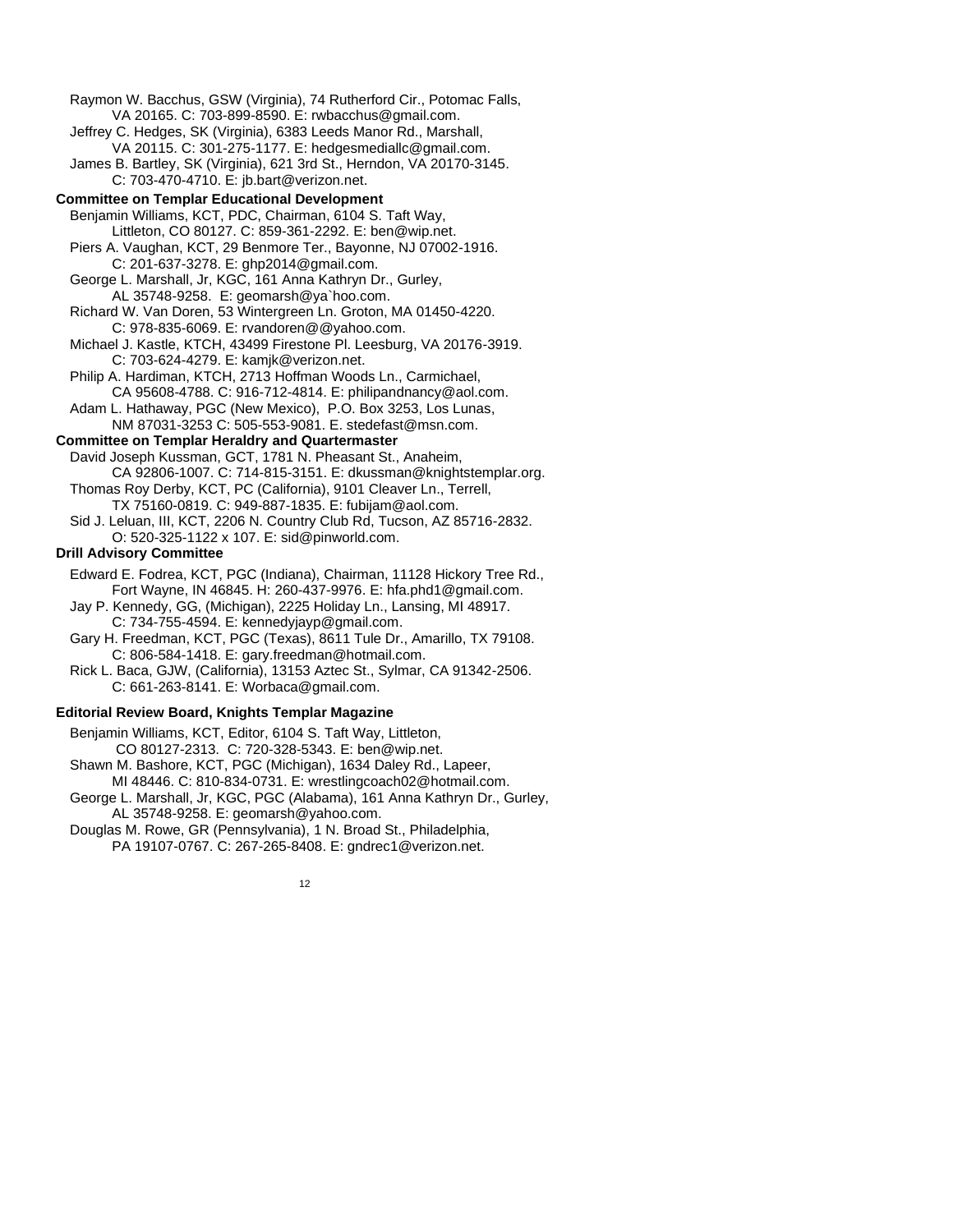- Kim M. Bowman, Sr., KCT, PGC (Montana), PO Box 58841, Salt Lake City, UT 84158-0841. E: oneroughashler@gmail.com.
- Grover Sardeson, KTCH, PGC, (Colorado) 7997 Raleigh Pl., Westminster, CO 80030-4425. C: 720-884-7259. E: GroverSard@aol.com.
- Richard W. Van Doren, PC, 53 Wintergreen Ln., Groton, MA 04510-4220. C: 978-835-6069. H: rvandoren2@yahoo.com.
- Robert J.F. Elsner, KCT, 5428 Woodford Dr., Birmingham, AL 35242-4140. C: 864-378-5353. E: robertelsner@netscape.net.

#### **Communications**

Barry Edwin Newell, KCT, Chairman. 306 Maple St. Emmett, ID 83617-3129. C: 208-631-9626. E: ksigmason@gmail.com. Billy Jack Hamilton, Jr. , EC, (Worth No.19)16629 Windthorst Way, Justin, TX 76247-5724. C: 940-600-9678. E: bhamiltontx75@gmail.com.

Roderic L. Wagoner, Jr., KTCH, DGC (New Mexico), 3632 El Camino Blanco Pl., Tucson, AZ 85718-7211. T: 520-979-1803. E: rod.wagoner@gainbroadband.com.

Elijah Christian Mills, KTCH, 2400 16th St. NW, Apt 520, Washington, DC 20009-6604. C: 317-519-9103. E: elijahcmills@gmail.com.

Brandon Barry Mullins, PC, (Ann Arbor, No. 13), 30505 Louis St., Westland, MI 48185-2413. C: 734-644-1166. E: pershgo@hotmail.com.

James Staib McNeely, IV, KCT, PGC (Connecticut), 23 Ariel Way, Avon, CT 06001-3701. C: 507-456-4836. E: jsmcneely@msn.com.

Robert Brian Cook, KCT, 805 Fleming Trail, Richardson, TX 75081-5229. C: 214-264-7879. E: rbriancook74@gmail.com.

Dwayne Cox, GSB (Texas) 99 Skyline Ln., Azle, TX 76020-1317. C: 817-229-4797. E: RCox70@gmail.com.

Gabriel A. Jagush, SW (Texas) 5628 Wedgemont Circle N., Ft Worth, TX 76133-2802. C: 979-285-4244 . E: texanmason@gmail.com.

#### **Social Media Coordinator**

Nicholas John Sampogna, KCT, 1316 Elmont Ave., Elmont, NY. 11003-2624. C: 516-578-6366. E: nsampogna@gmail.com.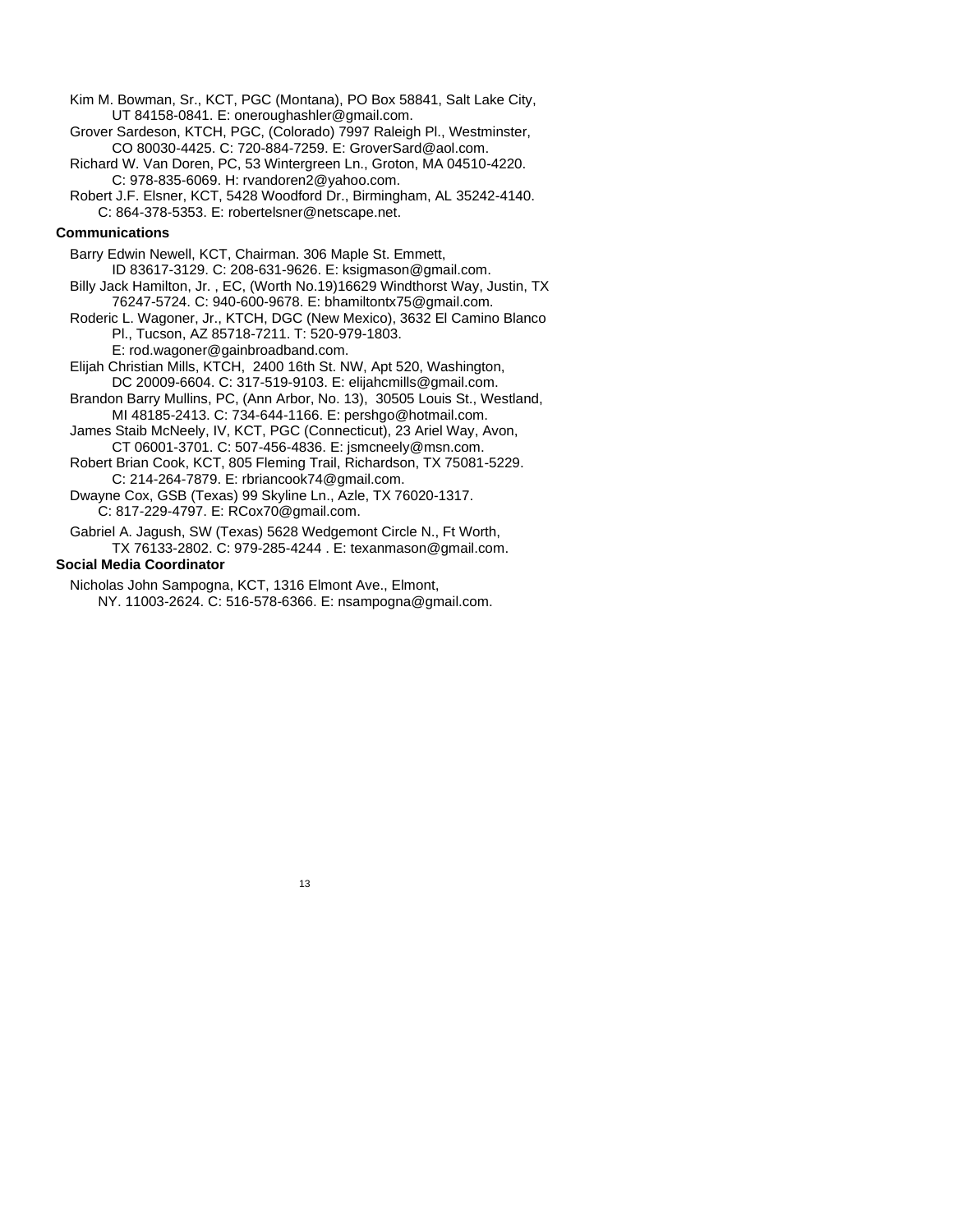#### **GRAND ENCAMPMENT – COLLEGE OF HONORS**

**Jurisdictional Deputies**: Alabama James C. McGee, 307 South Dr., Fairhope, AL 36532-6311. C: 241-404-5357. E: jmcgee@knightstemplar.org. Alaska John P. Johnson, 605 Kellum St #1, Fairbanks, AK 99701-4348. C: 907-590-9594. E: tan3sec@alaska.net. Arizona William A. Garrard, Jr., 370 W. Cherrywood Dr., Chandler, AZ 85248-6321. C: 602-321-0882. E: wagarrard1@gmail.com. Arkansas: William P. Wilson, PO Box 27, Keo, AR 72083-0027. C: 870-489-2115. E: paulofkeo@yahoo.com. Austria: Joaquim Pinto Coelho, Rua Borges Carneiro, 18 – 4ºF, Lisboa, PRT 1200-619. C: 35 1939 031464. E: joaquim.pintocoelho@outlook.com. Brasil: Sid J. Leluan, III, 2206 N. Country Club Rd., Tucson, AZ 85716-2832. O: 520-325-1122 x 107. E: sid@pinworld.com. California: David J. Kussman, 1781 N Pheasant St., Anaheim, CA 92806-1007. C: 714-815-3151. E: dkussman@knightstemplar.org. Colorado: Benjamin Williams, 6104 S. Taft Way, Littleton, CO 80127-2313 C: 859-361-2292. E[: ben@wip.net.](mailto:ben@wip.net) **Connecticut** Vincent A. Cowie, 1 Inverness Sq., Middletown, CT 06457-1627. C: 860-655-5654. E: vincent.cowie@snet.net. Stuart K. Drost, 66 Hickory Ln., Shelton, CT 06484-1736. C: 203-258-1966. E: skdrost@comcast.net. Croatia: Joaquim Pinto Coelho, Rua Borges Carneiro, 18 – 4ºF, Lisboa, PRT 1200-619. C: 35 1939 031464. E: joaquim.pintocoelho@outlook.com. Delaware: James B. Walsh, 113 Savannah Rd., Lewes, DE 19958-1437. C: 302-645-7981. E: anglersmarina@yahoo.com. District of Columbia: James W. Golladay, Jr., PO Box 159, Stephens City, VA 22655-0159 E: golladay263@gmail.com. Florida: Henry A. Adams, 605 N. Ramona Ave., Indialantic, FL 32903-4229. C: 321-795-8316. E: hadams1@aol.com.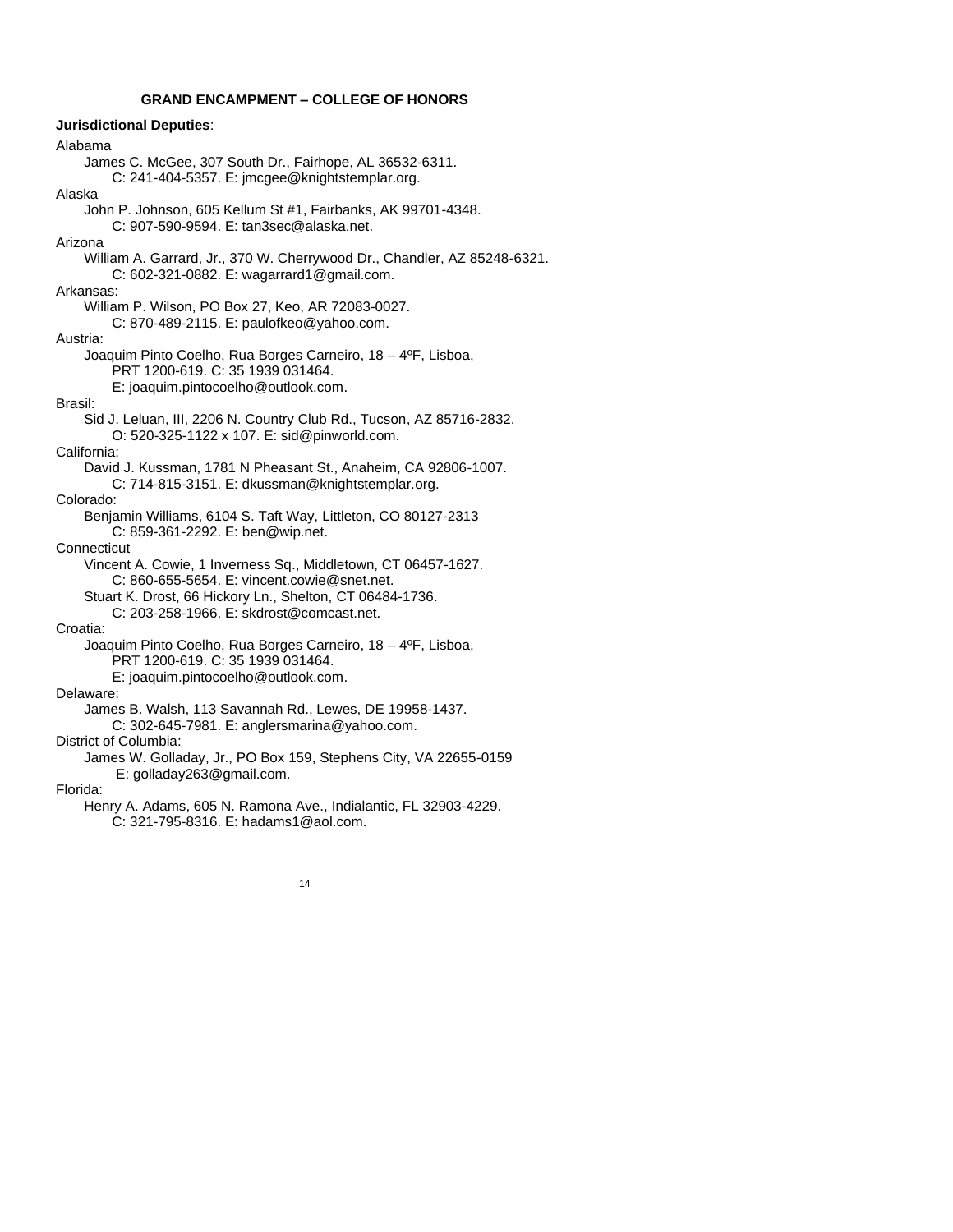#### **Jurisdictional Deputies: (continued)**

Georgia: Bobby B. Simmons, 203 Williams Dr., Bonaire, GA 31005-3826. C: 478-396-2881. E: bnsimmons81@bellsouth.net. Hawaii: Dustin T. Verity, 1050 Bishop St #106, Honolulu, HI 96813-4210. C: 808-780-3300. E: dustin.verity@gmail.com. Idaho: Jeremy C Vaughn, 1409 Lauren Ln., Filer, ID 83328-4903. C: 208-339-6849. E: jvaughn311@gmail.com. James C. Herndon, 1055 Riverton Rd., Blackfoot, ID 83211-2509. C: 208-680-3837. E: dajudge@ida.net. Illinois: Robert K. Cronk, PO Box 53, Rock City, IL 61070-0053. C: 815-871-1666. E: rkcronk@aol.com. Indiana: Larry W. Brown, 9351 E. County Rd. 450 S., Selma, IN 47383-9799. C: 765-212-4702. E: lwbrown23@yahoo.com. Rodney A. Mann, 902 Oak Park Dr., Shelbyville, IN 46176-2874. C: 317-604-8990. E: rodneymann33@gmail.com. Iowa: David M. Dryer, 1521 W. Boston Ave., Indianola, IA 50125-2120. C: 515-249-3695. E: david@davidmdryer.com. Italy: Joaquim Pinto Coelho, Rua Borges Carneiro, 18 – 4ºF, Lisboa, PRT 1200-619. C: 35 1939 031464. E: joaquim.pintocoelho@outlook.com. Kansas: T. Michael Fegan, 3310 N. Chambers St., Wichita, KS 67205-7545. C: 785-226-2629. E: tmike7@cox.net. Kentucky: J. William Riggs, 1044 Eagle Pass, Bardstown, KY 40004-9151. C: 502-432-5443. E: billriggs@hotmail.com. Louisiana: Frank N. du Treil, Jr., 5016 Warwick Dr., Marrero, LA 70072-3636. C: 504-535-9469. E: f\_dutreil@cox.net. Howard F. Entwistle, Jr., 206 Woodland Park Rd., Stonewall, LA 71079. C: 318-364-9004. E: hentwistle44@comcast.net. Lloyd A. Hebert, 31 Creagan Ave., Gretna, LA 70053. C: 504-650-7710. E: lahebert2@att.net. Maine: John O. Bond, Sr., 50 Waterside Ln., South Berwick, ME 03908-1743. C: 603-534-6065. E: jobondsr@comcast.net. Timothy E. Libby, 158 Winn Rd., Falmouth, ME 04105-1199.

C: 207-749-1954. E: griptwister5665@gmail.com.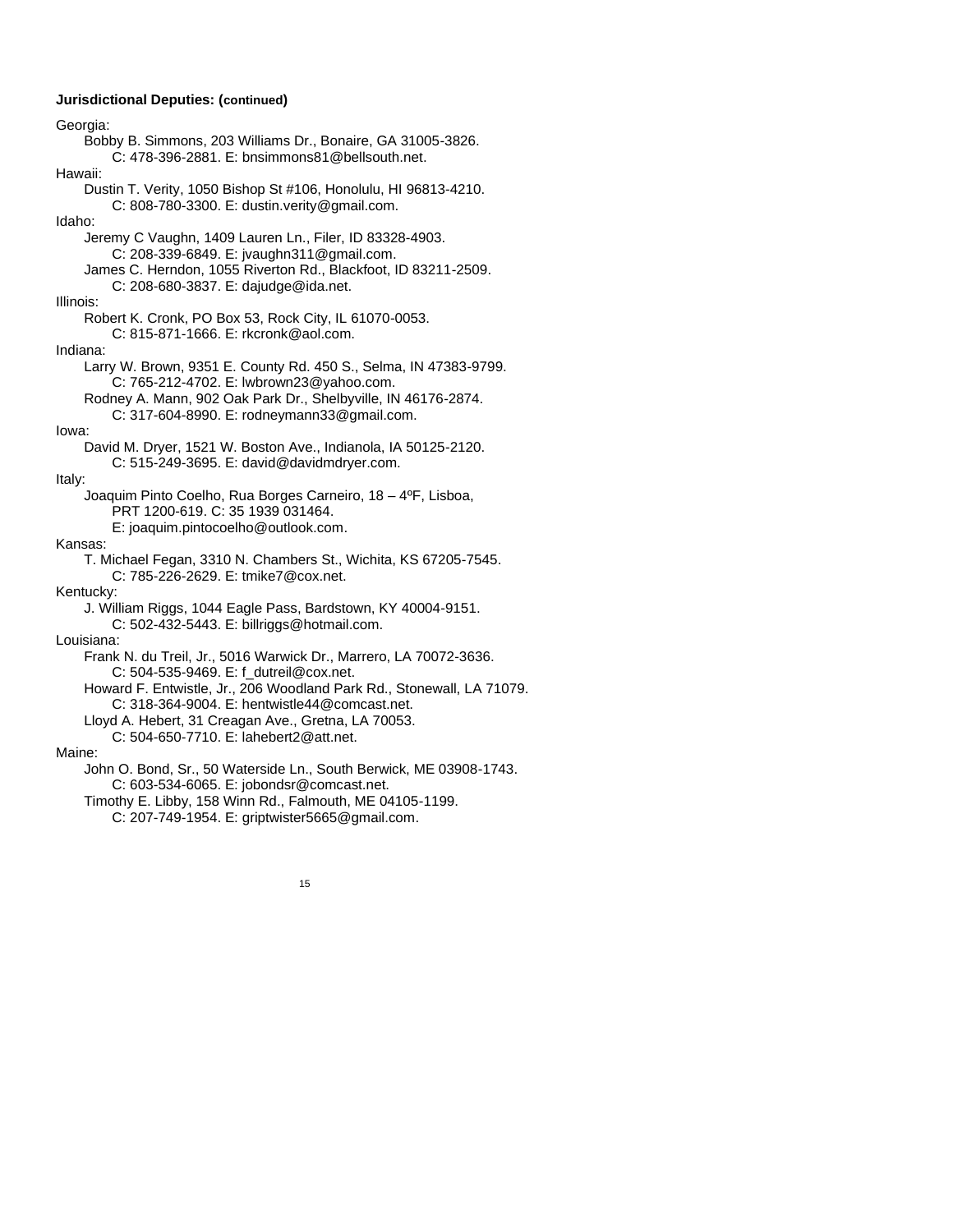**Jurisdictional Deputies: (continued)** Maryland: Arthur F. Hebbeler, III, 9934 Frederick Rd., Ellicott City, MD 21042. C: 410-804-6020. E: arthebbeler@gmail.com. Massachusetts & Rhode Island Eugene A. Capobianco, PO Box 403, Malden, MA 02148-0009. C: 781-858-1465. E: cappy322@aol.com. Mexico: Sid Leluan, III, 2206 N. Country Club Rd., Tucson, AZ 85716-2832 C: 520-907-2200. E: sid@pinworld.com. Michigan: Loren A. Winn, PO Box 822, Pinckney, MI 48169-0822. C: 734-777-0084. E: grktmi@yahoo.com. Minnesota: Daniel R. Sherry, 312 S Maple St., Ellsworth, WI 54011-9164. C: 281-565-0552. E: sawbonesbi@gmail.com. Mississippi: James M. Ward, PO Box 685, Water Valley, MS 38965-0685. C: 662-473-7447. :E jward@knightstemplar.org. Missouri: Roger D. Fleer, 2312 Southbend Dr., Washington, MO 63090-3719. C: 314-623-7097. E: fleerroger@gmail.com. Montana: Jeffrey A. Bolstad, PO Box 545, Lakeside, MT 59922-0545. C: 406-431-9967. E: jbolstad@knightstemlar.org. Nebraska: James N. Karnegis, 20975 Bonanza Blvd., Elkhorn, NE 68022-1838. E: elkbits@centurylink.net. Nevada: David K. Baba, 1290 Westwood Dr., Reno, NV 89509-3256. E: dkbaba1290@hotmail.com. New Hampshire: Thomas X. Tsirimokos, 2395 Elm St., Manchester, NH 03104-2207. C: 603-759-6071. E: tsirimokos@comcast.net. New Jersey: Richard A. Hammill, 211 Park St., Westfield, NJ 07090-2513. C: hammill.r@verizon.net. New Mexico: Richard S. Butterfield, 329 General Somervell St. NE, Albuquerque, NM 87123-1147. C: 505-259-3195. E: corsair2@swcp.com. New York: David D. Goodwin, 323 Foster Rd., Vestal, NY 13850-5417. C: 607-761-2534. E: dgoodwin@knightstemplar.org. North Carolina: James B. Steele, 5616 Sidbury Rd., Castle Hayne, NC 28429-7312. C: 910-619-6900. E: steele2270@aol.com. **Jurisdictional Deputies: (continued)**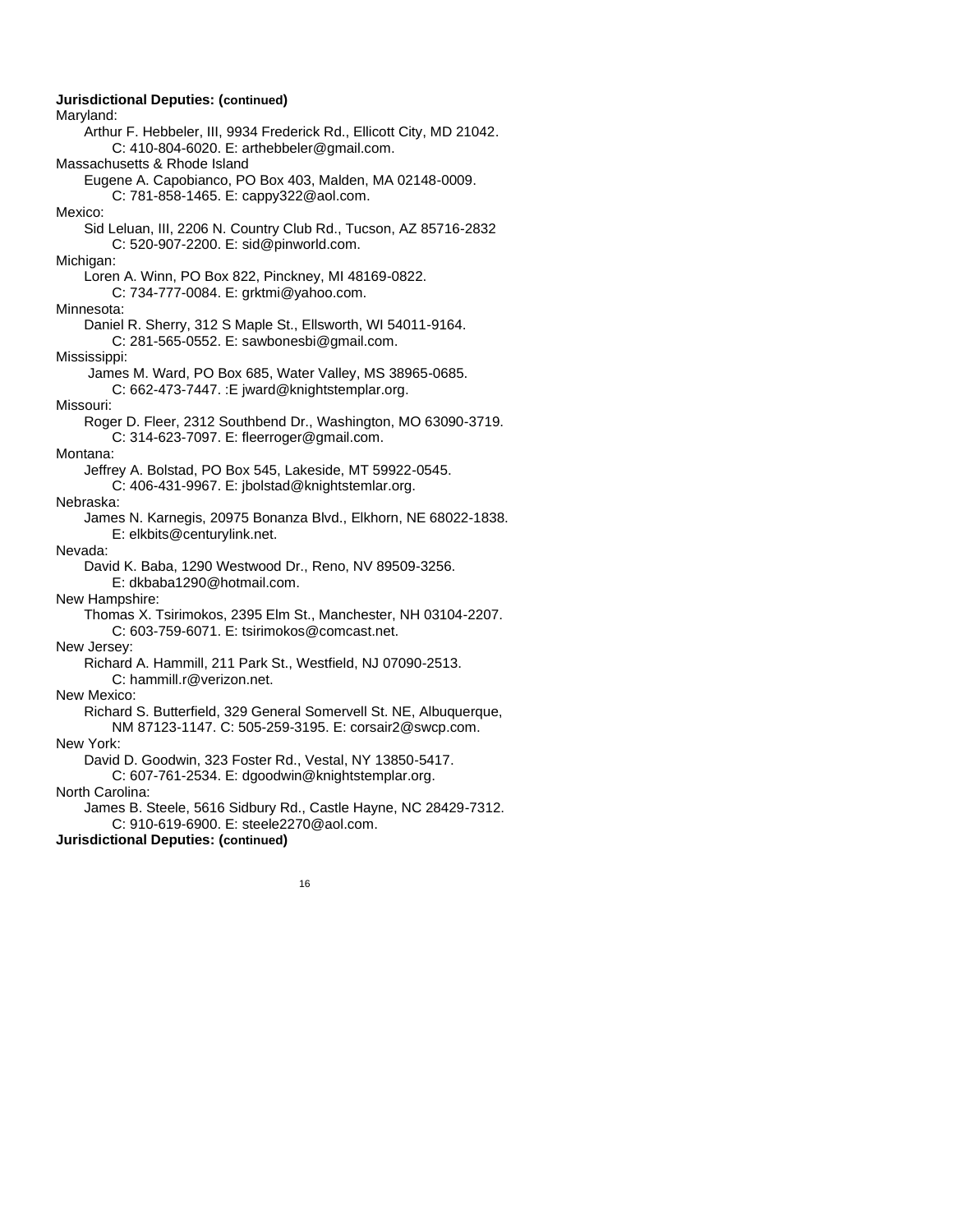North Dakota: Jeffrey N. Nelson., 3112 Tyler Pkwy., Bismarck, ND 58503-0192. C: 701-426-1652. E: jnelson@knightstemplar.org. Lon W. Kvasager, 627 24th Ave. S., Grand Forks, ND 58201-7417. C: 218-779-9419. E: lljjcr@aol.com. Ohio: Gerald G. Pugh, 580 Mount Tom Rd., Marietta, OH 45750-6821. C: 740-350-4458. E: ggpugh@gmail.com. Martin R. Trent, 4267 S Xenia Dr., Enon, OH 45323-1648. C: 937-543-3016. E: standrews619@yahoo.com. Oklahoma: Gary A. Davis, 614 W Cherry St., Drumright, OK 74030-2416. C: 918-630-3587. E: davis2382@gmail.com. Oregon: Steven L. Gatton, 18990 SW Pilkington Rd., Lake Oswego, OR 97035-8130. C: 503-704-8059. E: sgatton33@comcast.net. Panama: Marcos D. Ostrander, PO Box 25207 Pty 8902, Miami, FL 33102. C: 507-6676-8902. E: marcosdost@gmail.com. Pennsylvania: John K. March, 2300 Laurel Ridge Rd., Narvon, PA 17555-9740. C: 717-917-4797. E: travels@ptd.net. Philippines: Evaristo A. Leviste 13303 Waco St. Apt 27, Baldwin Park, CA 91706. C: 63 917-533-3821. E: sonnyleviste@gmail.com. Portugal: Joaquim Pinto Coelho, Rua Borges Carneiro, 18 – 4ºF, Lisboa, PRT 1200-619. C: 35 1939 031464. E: joaquim.pintocoelho@outlook.com. Jose F. Moreno, Rua Fialho De Almeida, Lisboa, PRT 1070. C: 35 1964 029787. E: josefmoreno23@gmail.com. Romania: Gabriel L. Gherasim,5 Bujorului St., Stefanestii de Jos, 77178 ROU. C: 40 744 300300. E: gabipacific@yahoo.com. South Carolina: H. Ted Burgess,114 Susie Rd., Belton, SC 29627-8626. C: 864-617-0635. E: scpgc06@charter.net. South Dakota: Douglas C. McFarland, 216 Sioux Pass, Brookings, SD 57006-3619. C: 605-690-3991. E:mcfarlas@brookings.act. Tennessee: Terry L. Plemons, 7737 Colemere Dr., Chattanooga, TN 37416-2704. C: 423-802-3159. E: tpchatt199@bellsouth.net. Robert W. Waldron, Sr.,1026 Old Jefferson Pike, Smyrna, TN 37167-5303. C: 615-517-6129. E: waldronr@aol.com.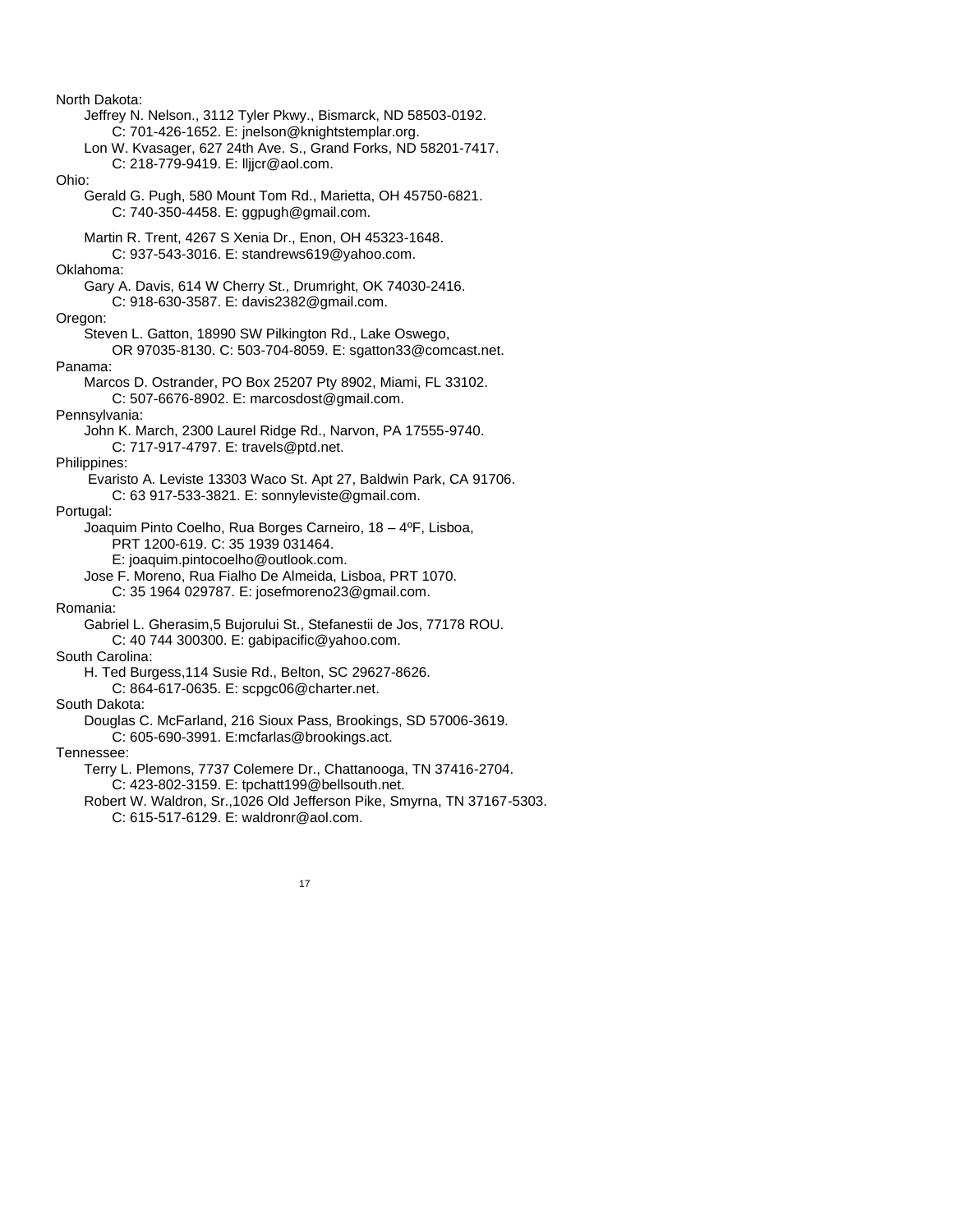**Jurisdictional Deputies: (continued)** Texas: Kenneth B. Fischer, Sr., 5138 Shady Oaks Ln., Friendswood, TX 77546. C: 713-206-4284. E: kfischer@knightstgemplar.org. Jack M. Harper, II, PO Box 851, Simonton, TX 77476. C: 210-414-0052. E: jharper@knightstemplar.org. Lawrence E. Tucker, 5909 West Loop South, Ste 495, Bellaire, TX 77401. C: 832-567-0157. E: larry@gektusa.org. Utah: Dean D. Rein, 2161 N. Gunsight Dr., Saint George, UT 84770-6246. C: 435-680-2604. E: deanr@infowest.com. T.J. Robertson 2076 S. 500 W. Price, UT 84501-4420. C: 435-210-4653. E: trquartercircleranch@gmail.com. Vermont: Bruce R. Howard, 17 Tuttle Meadow Dr., Rutland, VT 05701-2544. C: 802-223-0411. E: howard47@myfairpoint.net. Virginia: William F. Reinhold, 5319 Masonic Ter., Richmond, VA 23223-5555. C: 434-953-8644. E: wfreinhold@alumni.viginia.edu. Washington Steven L. Guffy, 140 Lloyd Pl NW, East Wenatchee, WA 98802-3946. C: 509-264-6375. E: steveg@nwi.net. West Virginia Vaughn F. Shafer, 2136 Breezy Dr., Charleston, WV 25311-1706. C: 304-546-9190. E: wuneff@frontier.com. Wisconsin Lauren R. Handeland, 1809 Sycamore Dr., Waukesha, WI 53189-7246. C: 262-309-2241. E: lhande@aol.com. Wyoming: Michael B. Johnson, PO Box 575, Crowheart, WY 82512-0575. C: 307-241-0581 E: mbjohnson@wyoming.com. Thomas R. Nance, 1715 Sagebrush Dr., Sheridan, WY 82801. C: 307-751-8428. E: trnance@bresnan.net.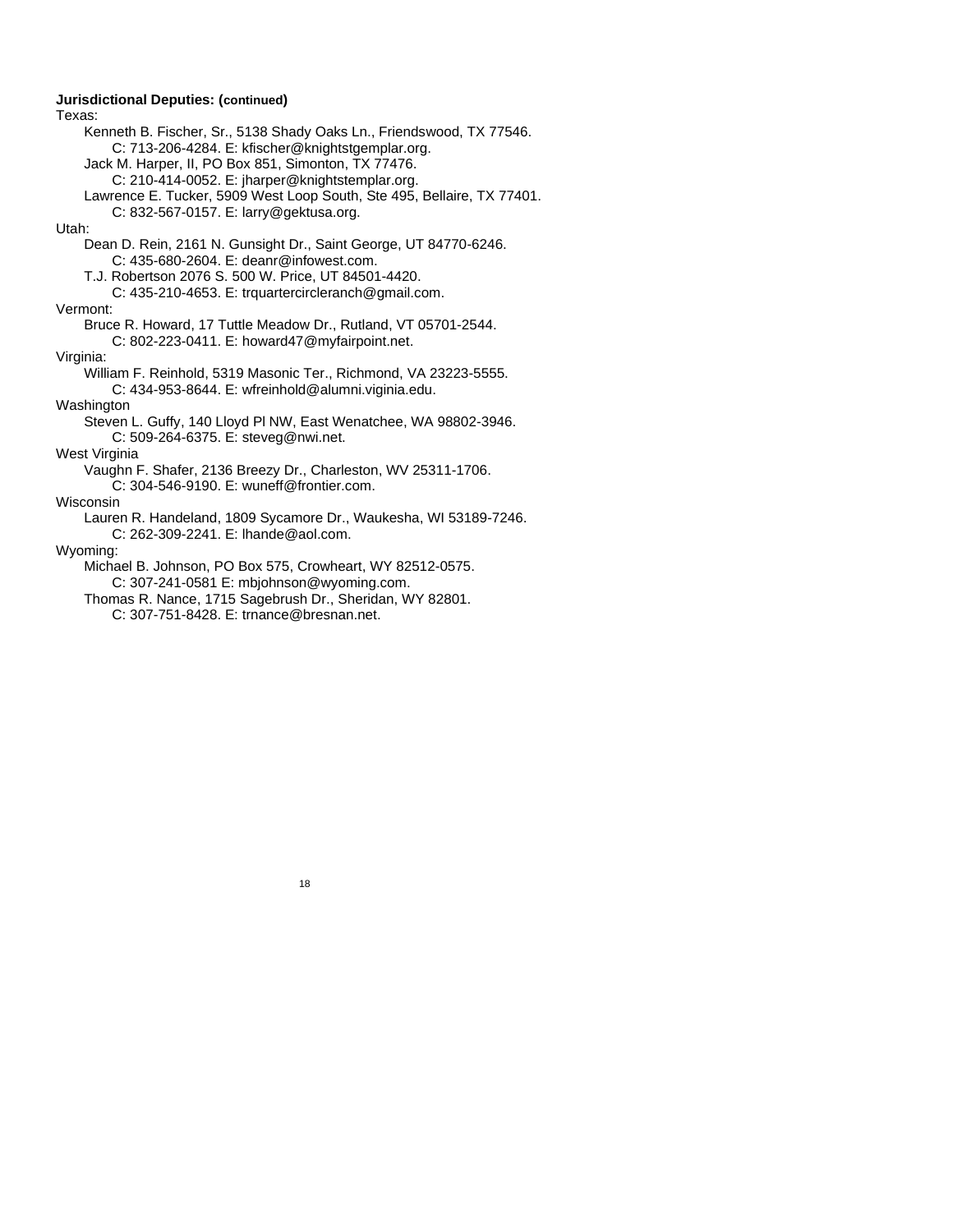It is the duty of each Grand Recorder to transmit annually to the Grand Recorder of the Grand Encampment copies of all the PRINTED proceedings and of the Laws adopted by the Grand Commandery suitable for the permanent archival at the Grand Encampment Office.

Given under my hand and seal of the Grand Encampment of Knights Templar, at Anaheim, California, this 12<sup>th</sup> of March 2022, A.O. 904.



Courteously,

Ding. Kassman  $\overline{1}$ 

Grand Master

Attest:

Laurence & Jacken

Grand Recorder